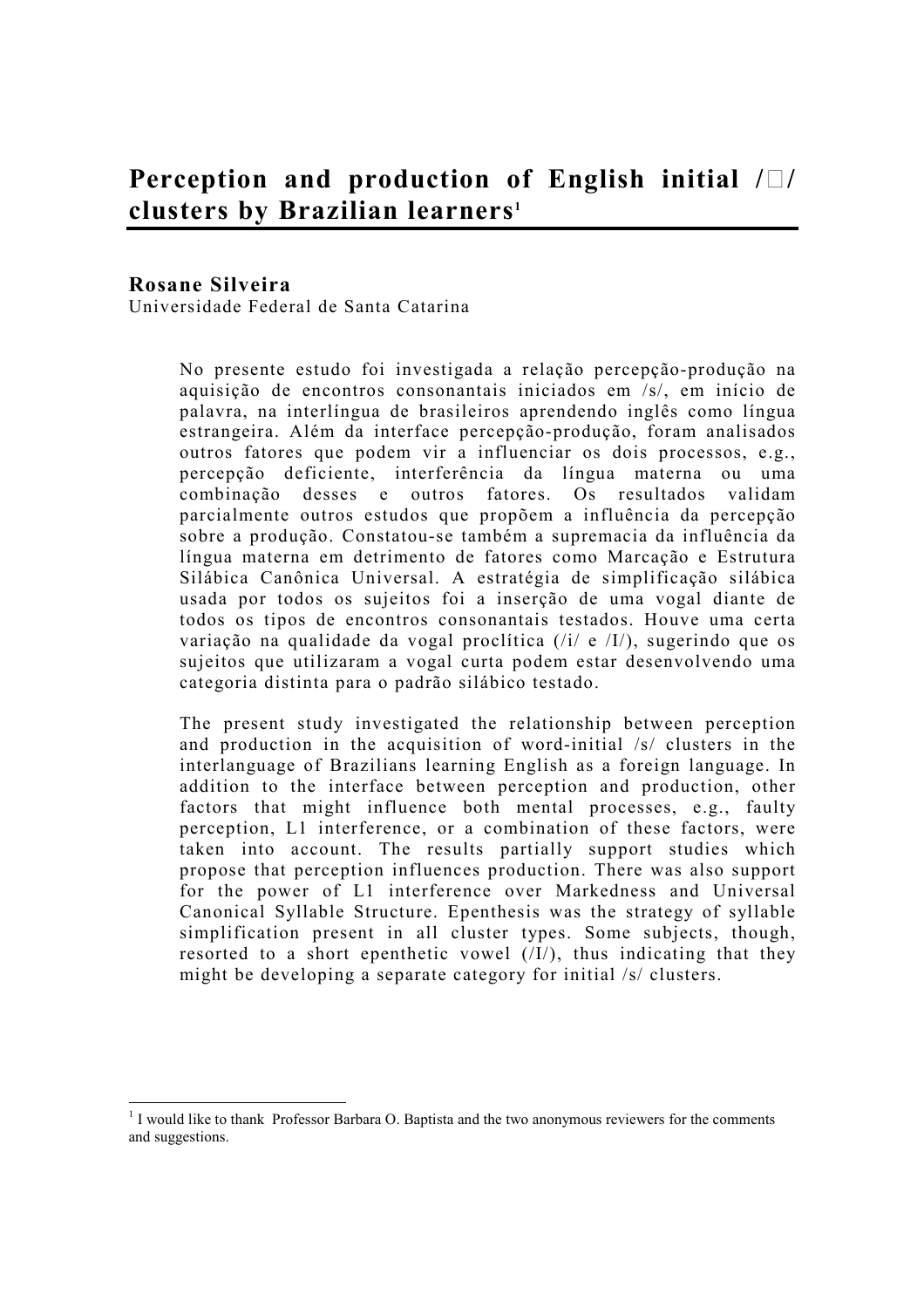## Introduction

In his review of current trends in interlanguage phonology, Major (1994) observes that research in the area has moved from a single focus on transfer and contrastive analysis, to studies involving markedness, universal development factors and non-linear phonology. Among the issues that have been investigated in the area of interlanguage phonology, one that has been considerably studied is the second language (L2) learners' production of syllabic patterns absent from their first language (L1) inventory. (Silva Filho, 1998; Rebello, 1997; Fernandes, 1997; Abrahamsson, 1997; Carlisle, 1991, 1992, 1994, 1998; Eckman & Iverson, 1994; Abrahamsson, 1997; Koerich, forthcoming).

Research has indicated that the two most important strategies of syllable simplification found in L2 renditions of illicit syllabic patterns are consonant deletion and vowel epenthesis. The latter is subdivided into prothesis—inserting a vowel before the  $/*/$  segment (e.g., Brazilian learners) may pronounce "sky" as  $[\underline{H \bullet \mathbb{B}} \& \mathbb{S} \& \]$ , and *anaptysis*- inserting a vowel between /\*/ and the following consonant (e.g., Japanese learners may pronounce "sky" as  $[\cdot \bullet \& \& \otimes \& ]$ , (Abrahamsson, 1997)). In languages such as English, the deletion strategy is preferred, while in Brazilian Portuguese, epenthesis is more common. Thus, the word "hands" is likely to be pronounced as  $[\mathfrak{m} \rightarrow \blacksquare \rightarrow]$  by native speakers of English, but as [ $\mathfrak{m} \otimes \mathfrak{S} \triangleq \underline{\Omega \oplus \mathfrak{h}}$  by Brazilians learning English. The occurrence of epenthesis (prothesis) in the interlanguage of Brazilian learners before word-initial  $\sqrt{\cdot}$  clusters is attested by Rebello's study (1997). The present study sets out to investigate the relationship between perception and production in the acquisition of initial  $\sqrt{\cdot}$  clusters in the interlanguage of Brazilians learning English as a foreign language. In addition to the interface between perception and production, I shall take into account other factors that influence both mental processes, which have been discussed in the interphonology literature.

#### Factors Affecting the Learner's Interphonology

 This section presents a review of possible factors affecting the acquisition of a L2 sound system. Among the factors discussed are L1 interference, amount of L1 use, universals, markedness, environment, perception, motor constraints, instruction, phonetic differences, and age.

According to Rebello (1997), word-initial  $\sqrt{\ }$  clusters cause difficulty due to the fact that they "involve a longer and different distribution of segments than that permissible in [Brazilian] Portuguese" (p.1). The difficulty posed by these clusters is attested in Rebello's study by the results which show that the subjects, no matter their level of proficiency, tended to resort to an epenthetic vowel to produce initial  $\sqrt{\cdot}$  clusters. In order to pronounce  $/$  (clusters, Brazilians tend to make use of an epenthetic vowel (/ $H$ /, or in some dialects / $M$ /, Istre, 1983) placed before / $\bullet$ /.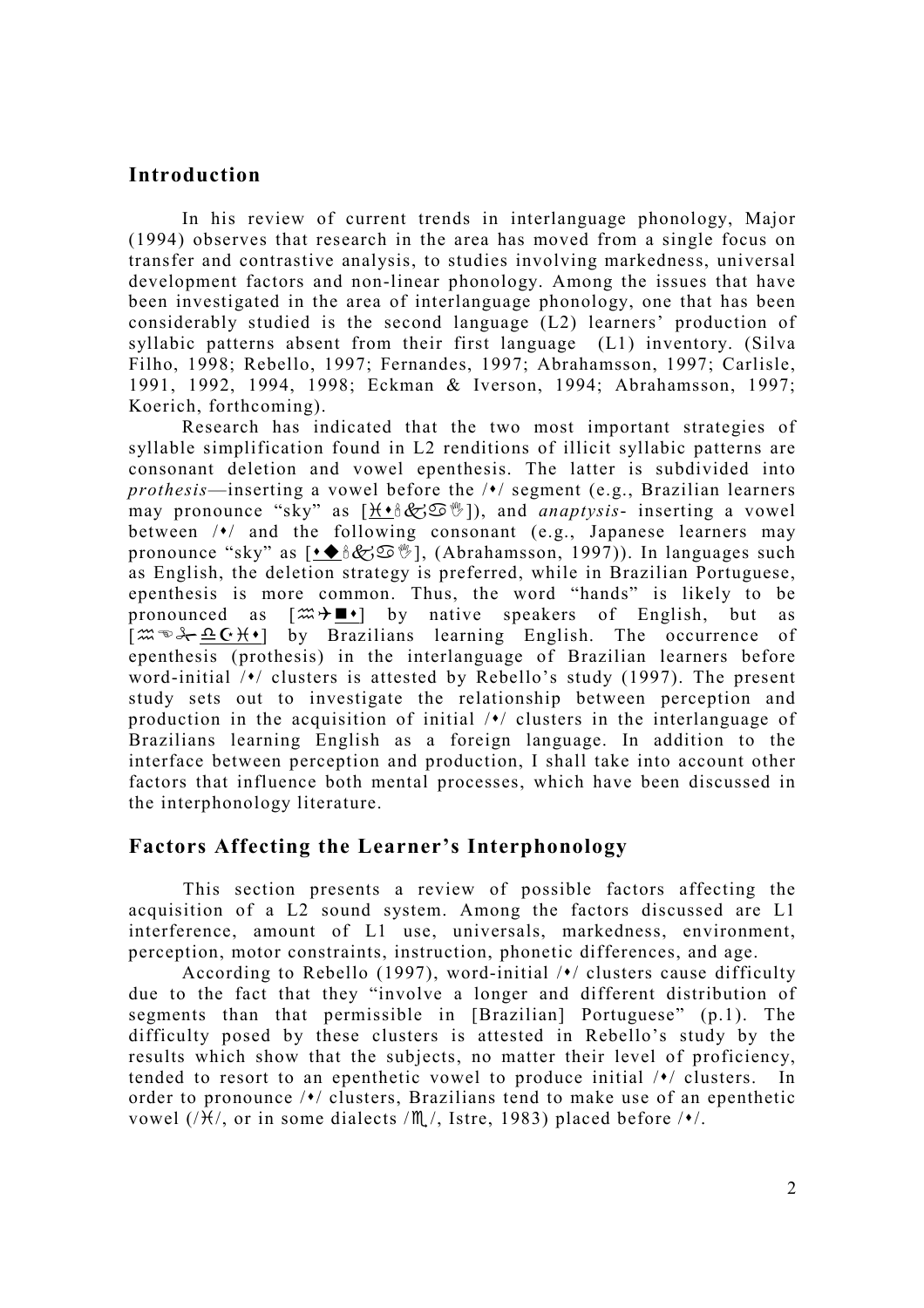As Carlisle (1994) points out, the occurrence of epenthesis in wordinitial  $/\prime$  clusters results in syllables of the VC type, which works as counter evidence to the claim that CV syllables are universally preferred<sup>2</sup>. Both Brazilian Portuguese and Spanish speakers' interlanguage are marked by the use of an epenthetic vowel before  $/*/$  to harmonise illicit word-initial  $/$ . clusters, thus resulting in a VC syllable. This indicates that, in the case of Spanish and Brazilian Portuguese speakers, transfer factors play a more important role than universals in the selection of a strategy to help with the pronunciation of  $/*/$  clusters. In fact, the syllabic inventory of Brazilian Portuguese allows a limited number of consonant clusters both in onset and coda position:  $(C)(C)(C)(C)$ . Moreover, the occurrence of word-initial consonant clusters in Portuguese is restricted to some combinations of sounds:  $|\mathbf{D}|$ ,  $|\partial_l|$ ,  $|\partial_l|$ ,  $|\partial_l|$ ,  $|v|$ ,  $|\partial_s|$ ,  $|\partial_s|$ ,  $|\mathbf{D}|$ ,  $|\partial_l|$ ,  $|\partial_l|$ ,  $|\partial_l|$ ,  $|\partial_s|$ ,  $|\partial_s|$ ,  $|\partial_s|$ ,  $/\gamma_{\rm D}/ +/\hat{\varphi}/$  (Cristófaro, 1999), and some other combinations of consonants + the glide  $/$  (Istre, 1983)<sup>3</sup>.

Different from Brazilian Portuguese, English allows several types of consonant clusters:  $(C)(C)(C)(C)(C)(C)(C)$  (Prator and Robinett, 1985). Therefore, it is no surprise that Brazilians resort to an epenthetic vowel, both in onset and coda positions<sup>4</sup> (Silva Filho, 1998), to make the syllabic structure of the target language closer to that of the native language. This can be regarded as a transfer strategy, since Brazilians also make use of epenthesis to harmonise syllabic anomalies in their L1. For instance, in words like "substituir" (/---/) and "advogado"  $(\sqrt{adC\mathcal{H}}\cdot\mathcal{H})\cdot\mathbb{Q}\cdot\mathbb{Q}$  an epenthetic vowel is inserted in the cluster  $\sqrt{d}\cdot\mathcal{H}$ and in the consonant sequence  $/\sqrt{\frac{1}{2}}$ .

Word-initial /\*/ clusters, they are not found in the syllabic inventory of Brazilian Portuguese. Nevertheless, Portuguese has many words beginning with "es", pronounced as [H • ※, [M • ※, [H • ※, [M • ※, [H 3], [ME], [HC], [ME]. The consonants  $[\cdot]$  and  $[\bullet]$  are allophones of / $\cdot$ / when it is followed by voiceless consonants (e.g., "esta" []), while [] and  $[\mathbf{C}]$  are allophone of / $\bullet$ / when it is followed by voiced consonants (e.g., "esmo" [ $\frac{1}{2}$   $\mathbb{R}$   $\mathbb{R}$   $\mathbb{Q}$   $\blacklozenge$  ]. Brazilian learners of English tend to transfer this voicing process to the word-initial  $/$  clusters that are followed by  $/$   $\bullet$  / or  $/N^5$  (Rebello, 1997). Thus, loan words containing an initial  $/V$  cluster are sometimes spelled with the closest Portuguese spelling pattern for that cluster, i.e., "es" (e.g., *stress*, becomes "estresse"  $/\forall$  +  $\land$   $\blacksquare \Rightarrow$  +  $\forall$  /). Even

<sup>3</sup> There are no words beginning with the cluster  $/$   $\odot$   $\odot$ , but it can be found in mid-word position (e.g., "livre"  $[\hat{\mathbf{\Theta}} \otimes \hat{\mathbf{\Theta}} \otimes \hat{\mathbf{\Theta}} + \hat{\mathbf{\Theta}} \times \hat{\mathbf{\Theta}}]$ ). As for the cluster  $\hat{\mathbf{\Theta}}$ , it is the cluster  $\hat{\mathbf{\Theta}}$ , it can be found in proper names such as "Vladmir"  $[\mathbf{\text{*}} \bullet \mathbf{\text{S}} \triangleq \mathcal{H} \land \Theta \land \Box]$  (Cristófaro, 1999).

<sup>4</sup> As observed by an anonymous reviser, words such as "pasta" do not trigger epenthesis [ $\theta \Box \mathcal{D} \cdot \blacklozenge$ ]. The same is true for words such as "partir" [ $\Box \odot \boxtimes \land \blacklozenge \land \boxtimes$ ]. In theory, Brazilian Portuguese allows only a few consonants in coda position:  $\langle \Box / \rangle$ ,  $\langle \Theta / \rangle$ ,  $\langle N / \rangle$  and  $\langle s \rangle$ . However,  $\langle \Box / \rangle$  tends to be pronounced as  $[\Box]$  or  $[\Box]$ , while /N/ loses its consonantal feature and the preceding vowel assimilates its nasal feature. As to  $/\bullet$ , it is generally realised as  $/\bullet$ , or, more rarely, as  $/\mathcal{F}/$ .

<sup>&</sup>lt;sup>2</sup> In other words, it is more appropriate to say that least marked syllabic patterns are preferred to more marked ones. Thus, a VC syllable is preferred to the more marked CC(C)V.

 $^5$  /N/ stands for the nasal consonants / $\blacksquare$ / and / $\bigcirc$ /.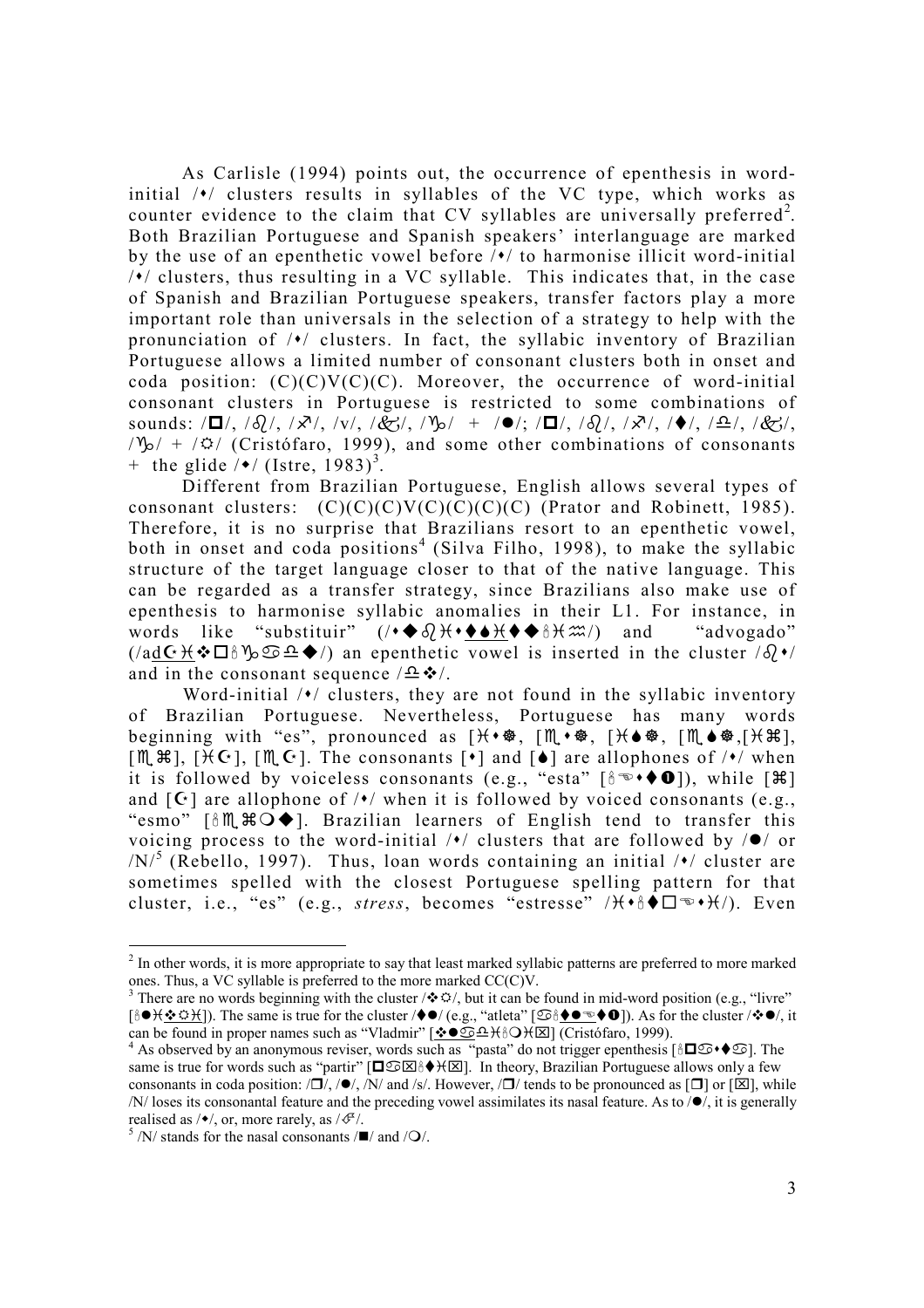those loan words that do not go through spelling adaptations are pronounced according to the Brazilian sound system rules (e.g., slogan /H\\$®●□½으⊹/).

 The issue of markedness of clusters has been discussed in the interphonology literature. Eckman and Iverson (1993) argue that typological markedness can account for the way L2 learners produce English clusters in syllable onsets. They predict the following markedness hierarchy of syllable difficulty:

- (a) voiced stop  $+$  liquid/glide is more difficult than voiceless stop + liquid/glide;
- (b) voiced fricative  $+$  liquid/glide is more difficult than voiceless fricative + liquid/glide
- $(c)$  voiceless fricative + liquid/glide is more difficult than voiceless stop + liquid/glide. (Eckman & Iverson, 1993, p. 242)

According to Carlisle (1994), studies dealing with clusters should take into account the interaction between markedness and environment, for his study with Spanish speakers learning English showed that vowel epenthesis is less frequent after vowels than after consonants and less frequent before the less marked onsets than the more marked ones. He also found that less marked environments will induce a higher frequency of target variants than will more marked environments. Thus he claimed that less marked phonological structures should be presented before the more marked ones. In relation to this aspect, his study corroborated Eckman's (1991), which gives support to the hypothesis that twomember onsets are easier to learn than three-member ones. Carlisle (1994) also points out that some onsets are more marked than others (ex. // > //, / / > //, //, //). Therefore, he proposes the following hierarchy of difficulty for two member onsets, which includes both markedness and environment factors (1=least difficult, 6=most difficult):

- 1. vocalic environment with  $/$   $\bullet$  /
- 2. vocalic environment with  $/$   $\bullet$   $\Box$ /
- 3. vocalic environment with  $/ \cdot \bullet / \cdot \cdot \square /$ , and  $/ \cdot \cdot \cdot / \cdot$
- 4. consonantal environment with  $/$   $\bullet$ /
- 5. consonantal environment with  $/$   $\bullet$   $\Box$  /  $\Box$
- 6. consonantal environment with  $/ \cdot \bullet /$ ,  $/ \cdot \square /$ , and  $/ \cdot \mathcal{L}$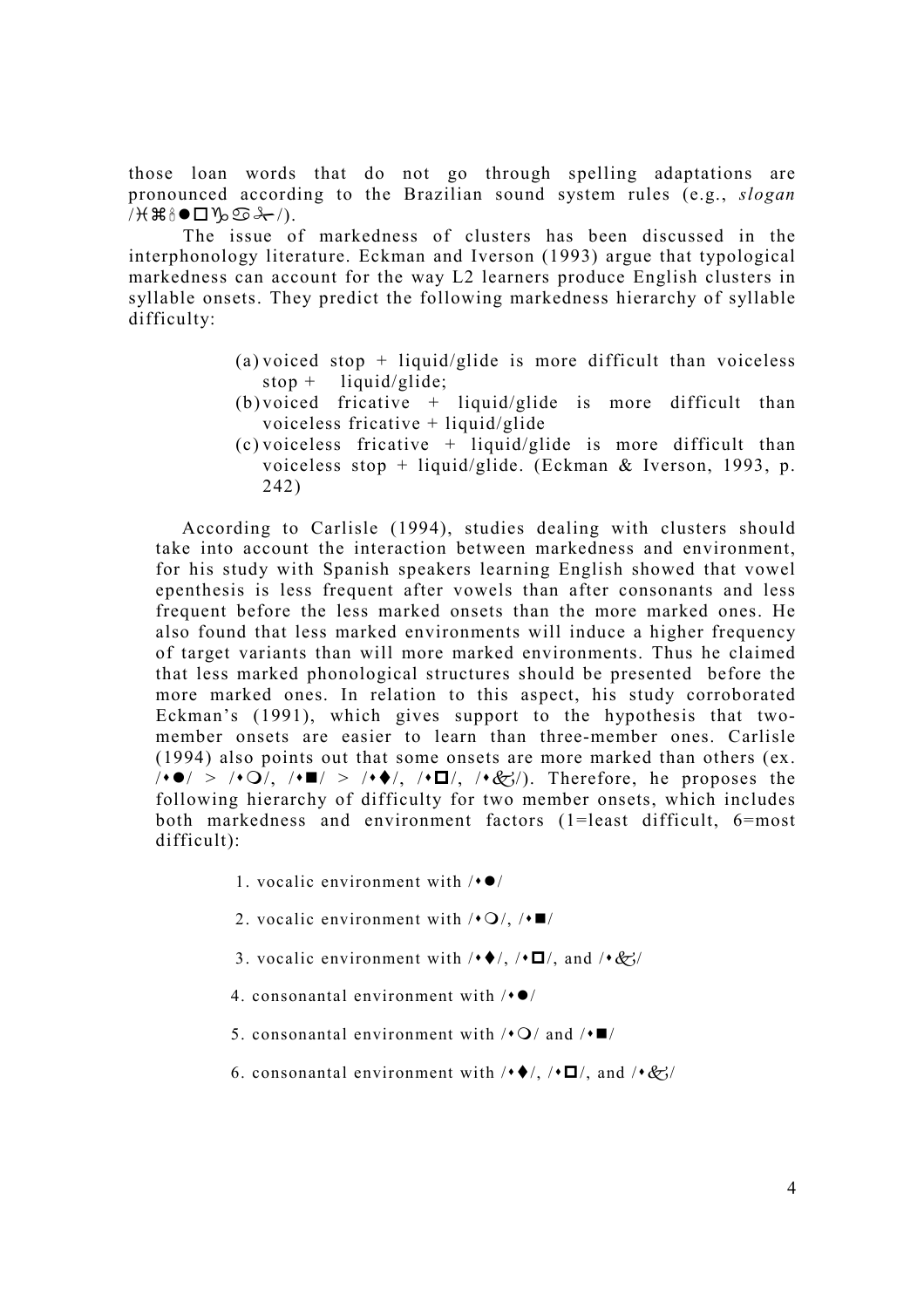Three-member onsets should abide by the same markedness hierarchy proposed for the two-member clusters, and should be more marked than two-member onsets.

Rebello (1997) tested Carlisle's hierarchy for consonant clusters. She carried out a cross-sectional study with Brazilian learners studying English as a foreign language, focusing on initial  $\forall$  clusters. Her results defied Carlisle's (1994) proposal, and she devised the following hierarchy of difficulty (1=least difficult, 8=most difficult):

- 1. tri-literal /spr, spl, str, skw, skr/ and bi-literal /st, sk, sp/ in the context of voiceless consonants
- 2. tri-literal /spr, spl, str, skw, skr/ and bi-literal /st, sk, sp/ in the context of voiced consonants
- 3. tri-literal /spr, spl, str, skw, skr/ and bi-literal /st, sk, sp/ in the context of vowels
- 4. tri-literal /spr, spl, str, skw, skr/ and bi-literal /st, sk, sp/ in the context of sentence-initial position
- 5. bi-literal /sm, sn, sl/ in the context of voiceless consonants
- 6. bi-literal /sm, sn, sl/ in the context of voiced consonants
- 7. bi-literal /sm, sn, sl/ in the context of vowels
- 8. bi-literal /sm, sn, sl/ in the context of sentence initial position

Rebello's hierarchy is totally contrary to the one proposed by Carlisle (1994). Her results show that L1 interference can overrule the effects of markedness as to cluster length (bi-literal clusters are more difficult than tri-literal ones), and as to clusters violating the Universal Canonical Syllable Structure (clusters in violation are easier than the ones not in violation). This study shows that the difficulties posed by word-initial  $/*/$ clusters vary across languages. Thus, any attempt to develop hierarchies of difficulties for such clusters should take into account the L1 factor.

Other studies such as Tropf (1987) and Carlisle (1991, 1994), propose that second language learners tend to modify more onsets that violate the Universal Canonical Syllable Structure UCSS. But as demonstrated by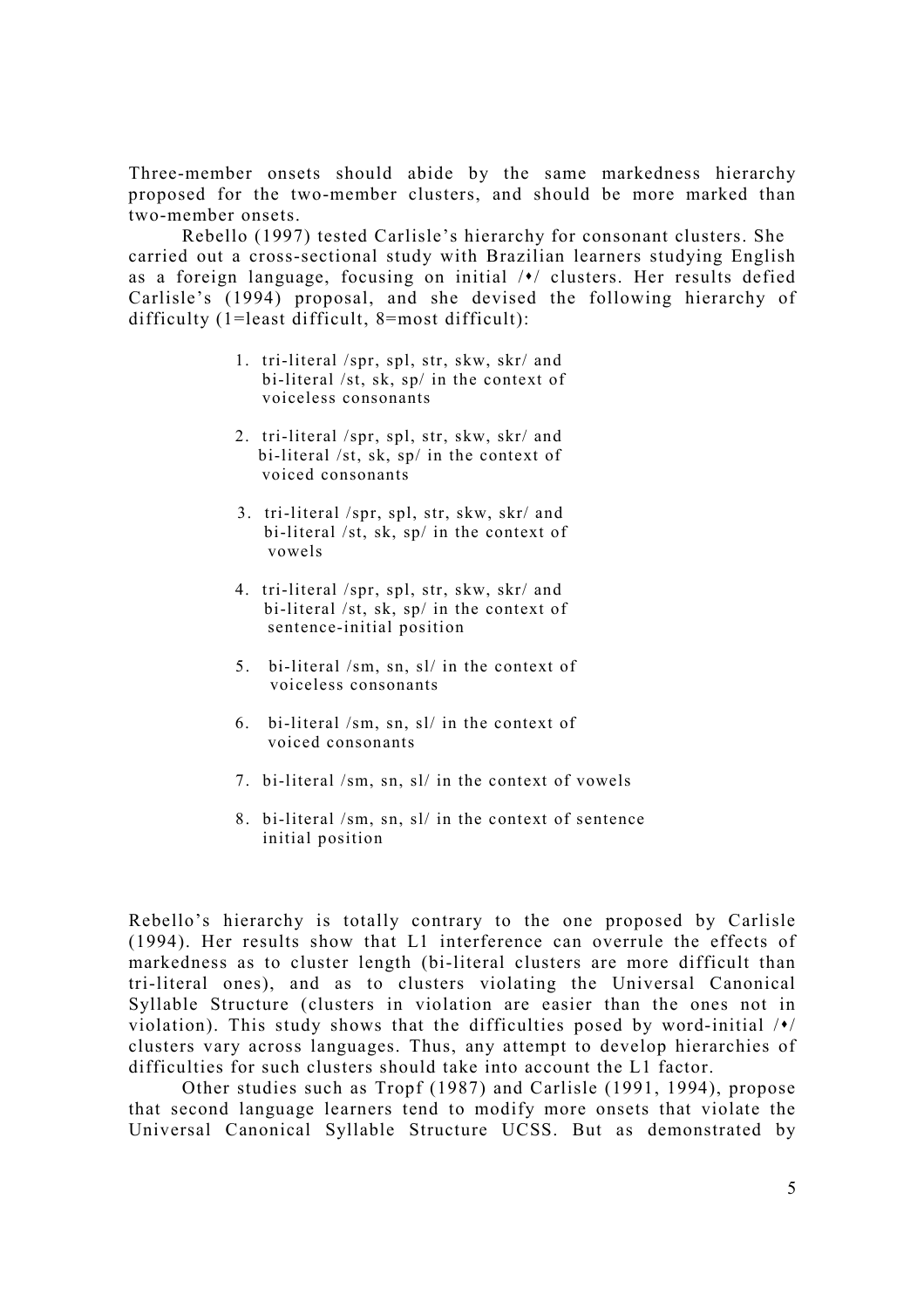Major (1987) and Rebello (1997), L1 transfer can be even stronger than the UCSS, given the fact that Portuguese speakers learning English tend to modify more  $/$   $\bullet$  / clusters (which abide for the UCSS) than clusters that violate the UCSS. As Rebello (1997) points out, Brazilian learners voice the  $/*/$  of  $/*/\bullet$  and  $/*/\bullet$  clusters (not in violation of the UCSS) as a result of using a voicing process which is very active in the L1. The resulting voiced sibilant triggers epenthesis more frequently than the voiceless one, possibly because of markedness.

Flege (1988) observes that learners are better at detecting segmental errors than at avoiding them at the production stage. This assumption is corroborated by studies such as Rochet (1995) and Neufeld (1997). In the same study, Flege proposes 3 other factors affecting the acquisition of the phonetic inventory of an L2. First, Flege suggests that unaided second language experience only affects the acquisition of L2 pronunciation at the initial stages of language learning. After this initial stage, it seems that instruction is required in order to help learners to create or modify phonetic categories for the L2. Second, the author proposes that length of residence in a country where the target language is spoken has little effect on the acquisition of phonetic categories by adult learners. Third, he points out that pauses may have an effect on the degree of accentedness of English sentences spoken by L2 learners. Finally, Flege (1995) adds another factor affecting the acquisition of the L2 phonetic inventory: the constraints posed by the syllabic structure of a L1, which might cause motor difficulties and make it hard for the language learner to produce the target L2 sounds.

We could add to Flege's non-perceptual factors constraining the production of L2 sounds, the application of L1 phonological processes, spelling-oriented pronunciations, as well as the influence of cognates or loan words (Rochet, 1995). An example of a Brazilian Portuguese phonological process is the voicing of  $/)/$  in the contexts of  $/)//$  $(\forall\forall\Re\Diamond\bullet\odot\bullet\bullet/\text{``eslavo", Slav})$  or  $/N/$   $(\forall\forall\Re\Diamond\bullet\bullet\odot/\text{``esmola", alms.})$ Note that the voicing occurs even in the dialects in which  $/·$  is pronounced as  $[\triangle]$ . A phonological rule for this process could be:

$$
\begin{array}{ccc}\n\sqrt{1} & \rightarrow & \bullet \\
\sqrt{1} & \rightarrow & \bullet\n\end{array}
$$
\n
$$
\begin{array}{ccc}\n\sqrt{1} & \rightarrow & \bullet \\
\sqrt{1} & \rightarrow & \bullet\n\end{array}
$$
\n
$$
\begin{array}{ccc}\n\sqrt{1} & \rightarrow & \bullet \\
\sqrt{1} & \rightarrow & \bullet\n\end{array}
$$

As for the influence of spelling, English teachers who work with Brazilians are well aware of the difficulty learners have to abandon the Portuguese pronunciation of words such as route, which tends to be pronounced as [! or [ or even [-, where the diphthong "ou" is pronounced the same way it is in Portuguese  $/\Box \bullet /$ , and the letter "r" is pronounced as /x/, as it is the case in most Brazilian Portuguese dialects. Finally, loan words could lead to accented pronunciations in words like walkman, which tends to be pronounced as  $\lbrack \bullet \textcircled{x} \bullet \textcircled{x} \star \textcircled{1} \rightarrow \textcircled{x}$  even when the learner is using it in a conversation in the L2.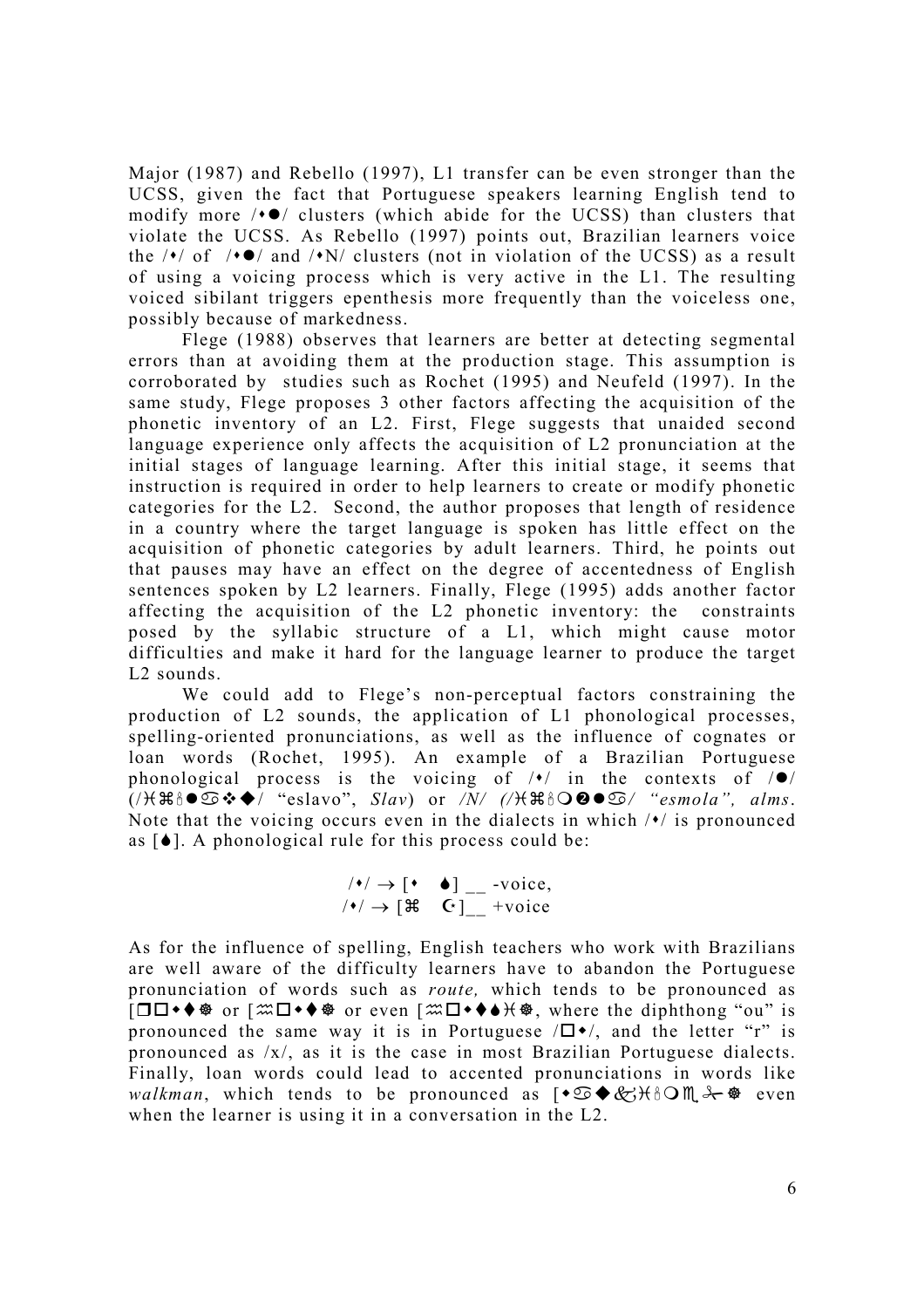It is important to point out the effects of age upon pronunciation achievements. According to Flege (1995), as the age of learning increases, the ability to discern and, therefore, acquire L2 sounds decreases. Many researchers have attempted to establish a threshold for the exact age where people start losing their ability to discriminate and produce sounds that are not present in their L1. The results so far are controversial, but as Patkowski (1994) observes, research focusing on long-term interphonology achievement indicates that younger learners (up to 12 or 15 years old), provided they have enough experience, appropriate environment and affective conditions, are likely to acquire native-like fluency. Such an achievement is not possible for post-puberty learners.

In light of the issues discussed in the literature, the present study investigates the acquisition of a L2 sound system by addressing the question: To what extent does perception influence production? I intend to test the relationship between the perception and production of initial  $\forall$ clusters<sup>6</sup> in the interphonology of Brazilian learners of English. While testing this relationship, I also hope to contribute to the controversial issue of the role of markedness and L1 interference on the production of wordinitial  $\sqrt{\ }$  cluster. In addition, this study aims at testing Carlisle's (1994) and Rebello's (1997) hierarchies of difficulty for the acquisition of such clusters by l2 learners.

## Method

#### Subjects

-

A group of 9 Brazilian Portuguese speakers attending an English course in the Extracurricular course of Universidade Federal de Santa Catarina (UFSC) were recruited for this study<sup>7</sup>. They were attending the fourth semester of the course and could be classified as being at a lowintermediate level of proficiency. The instructor of the course was the author of the present study.

Table 1 summarises the information about the subjects. Of the 9 subjects, 3 were female and 6 were male; 7 of them were undergraduate students of various areas at UFSC, and 2 had already graduated from the same university. Their age varied from 18 to 39  $(m=22.6; SD=6.6)$ . Most subjects reported they had started learning English when they entered the Extracurricular course or another private course, comprising 1.7 years of instruction. However, it is important to point out that all subjects received some sort of English instruction previous to these 1.7 years, since the Brazilian school system has adopted English as a compulsory subject. In some schools, English is taught from junior high up to secondary school,

Mid-word /s/clusters such as  $[\partial_t \mathcal{H} \cdot \mathcal{L} \rightarrow \bullet \bullet]$  "bicicleta" are not addressed in this paper.

<sup>&</sup>lt;sup>7</sup> The initial number of subjects was 14, but 3 of them did not do one of the two tests used to collect the data, and 2 of them did not produce enough target words in the production test.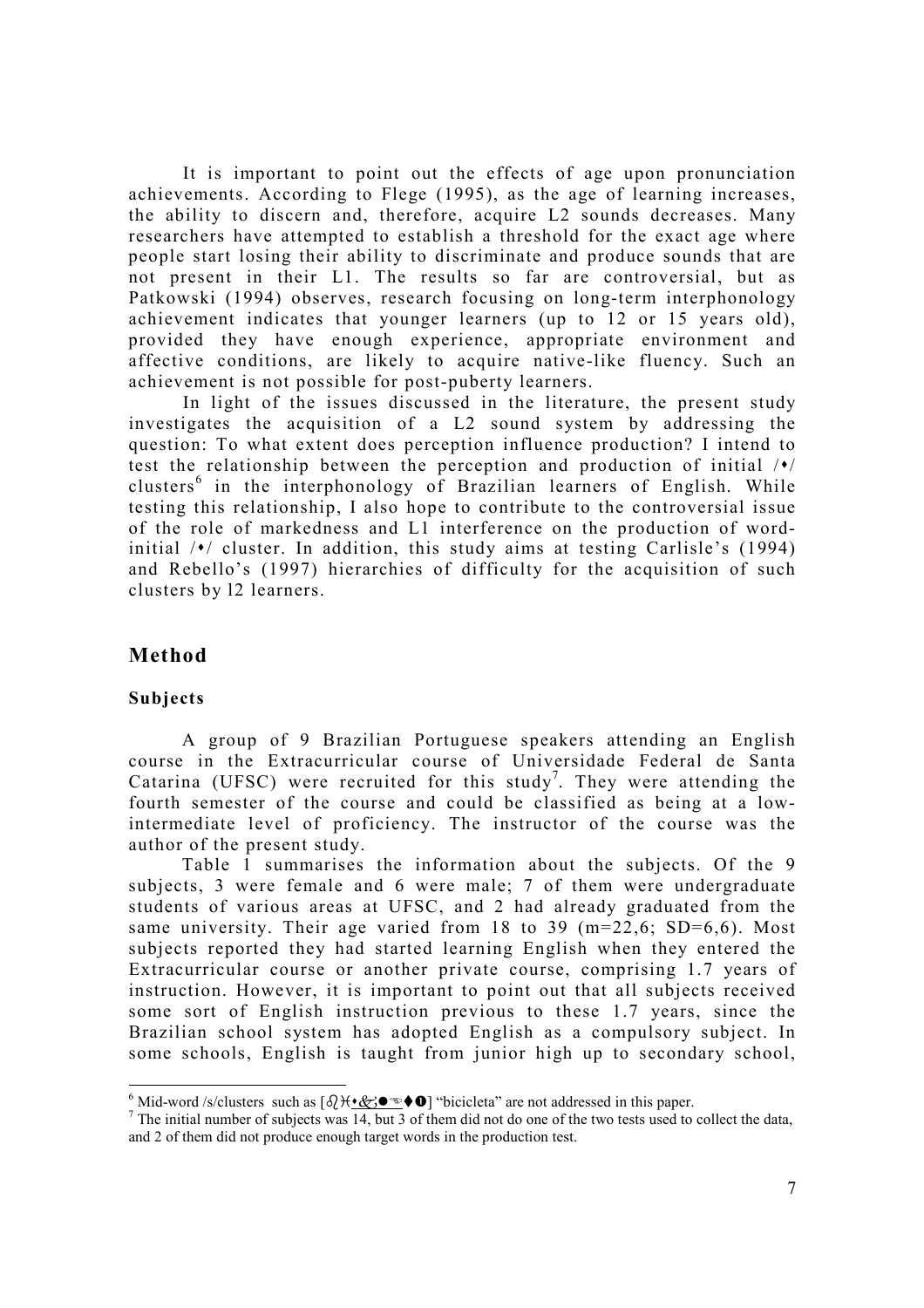while other schools start offering English classes in primary or even preschool. Only recently have students been able to opt for Spanish or English as the foreign language to be studied. Still, it is important to point out that the reason why students did not include the years they studied English at school in their calculation might have been the kind of foreign language instruction that is offered by most schools, which basically focuses on grammar and, sometimes, reading. Thus, the subjects seem to regard this kind of instruction as too restricted, for it does not involve the four language skills practised in their language course (i.e., speaking, listening, writing and reading). Only two subjects reported having spent some time in an English speaking country (2 and 3 weeks, respectively), but both did so as tourists.

|                                                       | S <sub>2</sub> | S <sub>3</sub> | S4  | S6                       | S7             | S8                       | S <sub>11</sub> | S <sub>12</sub> | S <sub>13</sub> |
|-------------------------------------------------------|----------------|----------------|-----|--------------------------|----------------|--------------------------|-----------------|-----------------|-----------------|
| <b>Sex</b>                                            | F              | M              | М   | M                        | M              | F                        | M               | F               | М               |
| Age                                                   | 18             | 22             | 20  | 20                       | 39             | 20                       | 26              | 18              | 20              |
| Time Studying English                                 | $\overline{4}$ | 1.7            | 1.7 | 1.7                      | $\overline{4}$ | 1.7                      | 1.7             | .7              | 1.7             |
| Time Spent in an English -<br><b>Speaking Country</b> |                | $\blacksquare$ | 3W  | $\overline{\phantom{a}}$ | 2W             | $\overline{\phantom{a}}$ |                 |                 |                 |

Table 1. Subjects' information

## Materials

#### Production test

The data for the production test were elicited through a task including 14 written sentences in Portuguese, which had to be translated into English. Each Portuguese sentence was intended to trigger at least one English word containing a word-initial  $/*/$  cluster. The activity was performed as a grammar review task for a written exam, and therefore the original sentences contain many grammatical structures that the subjects were studying in their English course. The criterion for the choice of words containing the  $/$  cluster was that the subjects would have no problems remembering them during the translation task, since the subjects were not allowed to use dictionaries. Such a criterion restricted the number of clusters being tested. The subjects were free to ask the instructor any questions on vocabulary. The words asked were written on the board, but were not pronounced, since I did not want the subjects to have external models for their pronunciation of the target words. Moreover, subjects were not allowed to write anything during the task, they could only record the sentences, as many times as they felt it was necessary. As a brief training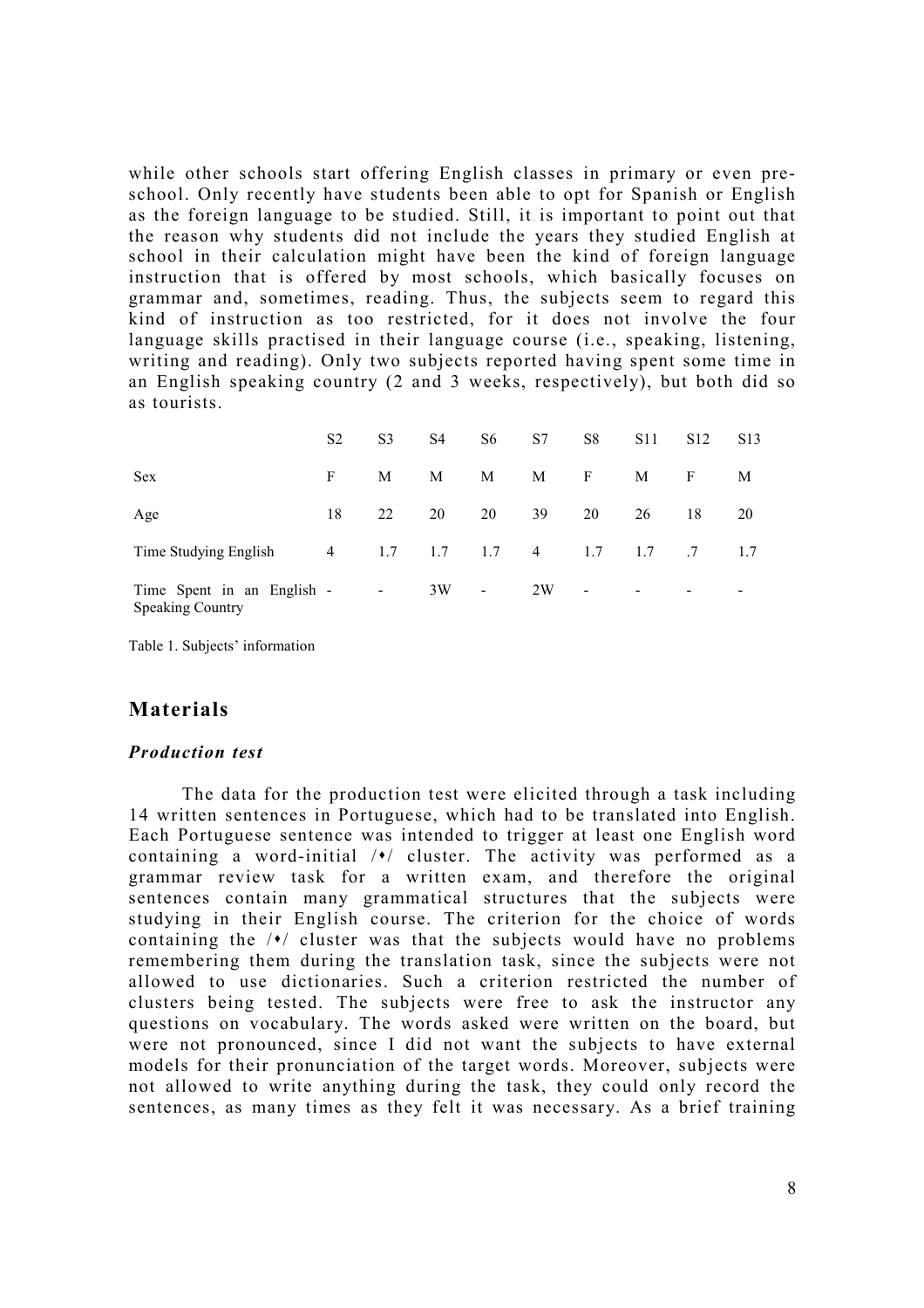session, the instructor elicited possible translations for two sentences which did not include any target word.

#### Perception test

 For the perception test, 26 sets of 3 sentences were recorded by a native speaker, of which 9 contained target contrasts (one of them was a catch trial, i.e., the target word was the same in the three sentences). In addition to the 9 target sets, the perception test included 12 distracters containing words dealing with other pronunciation problems Brazilians have while learning English, and 5 catch trials where the three sentences of the sets were identical. These extra sentences were included with the objective of not giving away the target sounds being tested and having some guarantee that the subjects were paying attention to the three sentences of each set. Each target set consisted of a carrier sentence (She is going to say

now) and one target word. The criterion for the selection of the target words was finding a minimal pair, i.e., two words that only differ as to the contrast between initial  $/\bullet$  cluster  $(\prime \bullet C(C))$  or initial  $/\bullet C(C)$ . An example would be the words sleep and asleep.

 Before doing the perception test, the subjects answered some questions about their language background and personal information, and received a brief training in order to acquaint them with the task. The training session included varied pronunciation problems commonly found in English spoken by Brazilian Portuguese learners.

## Data elicitation

#### Production test

 The subjects were required to record the translation from Portuguese into English of 14 sentences, where the English version was expected to contain at least one word with an initial  $/\prime$  cluster. The recording session took place in a Sony LLC-4500MKZ system laboratory, and the subjects who did not produce at least 10 target words were eliminated (2 subjects). The students only received a piece of paper containing the sentences to be translated and a cassette to record the sentences. They were not allowed to talk to each other during the task, but were free to ask the teacher any vocabulary question. The words asked by the subjects were written on the board and the instructor did not pronounce any of them. Even though the words chosen were expected to be part of the subjects' active vocabulary, most of the subjects had difficulty in remembering many of them. Maybe the type of task used to elicit data was too unusual, thus making the subjects feel insecure about the vocabulary.

 The sentences resulting from the translation task were orthographically transcribed and the target words were transcribed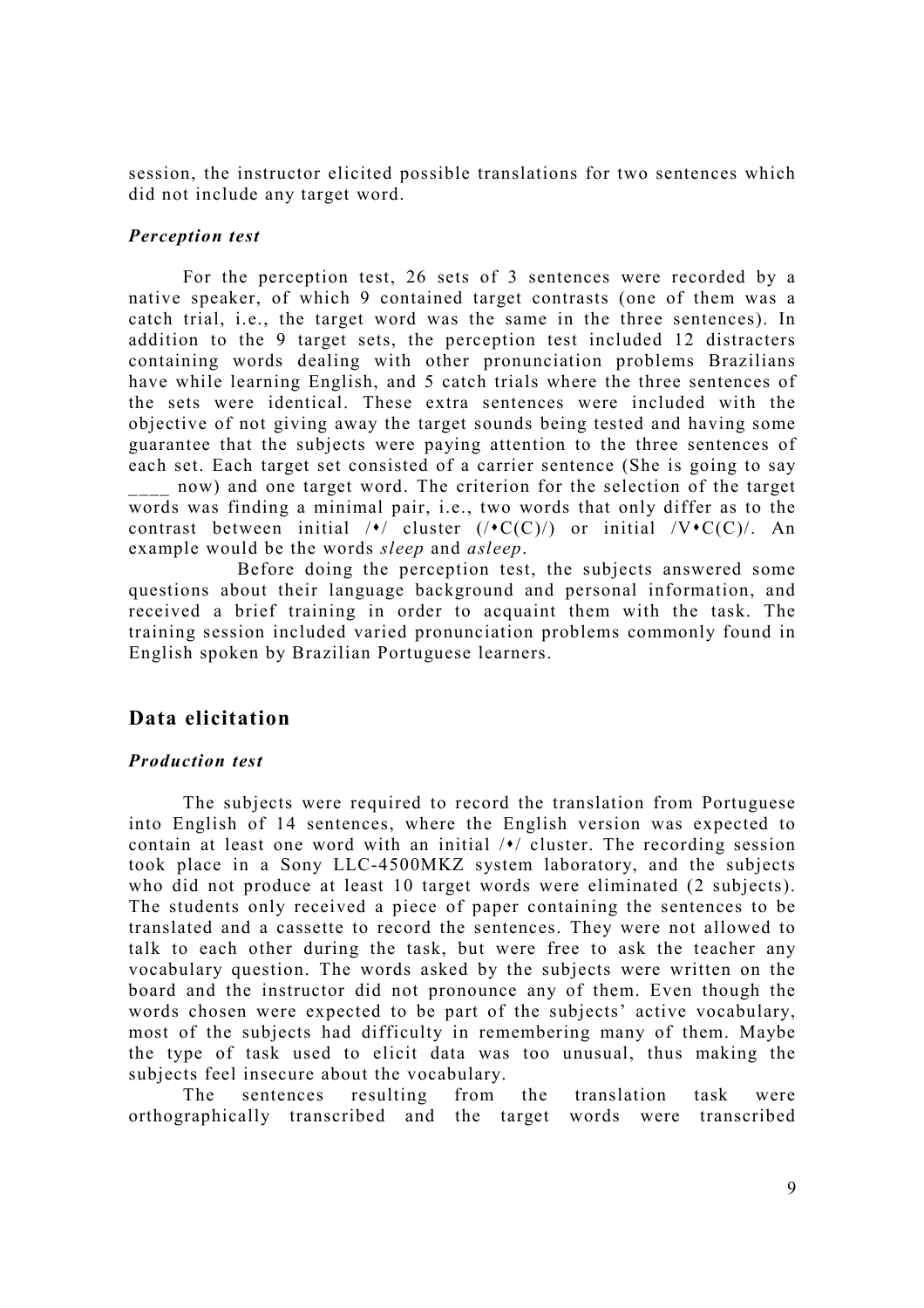phonetically. The subjects were allowed to record the sentences as many times as they found necessary. Nevertheless, they could not erase any of the recorded versions, as the laboratory did not allow such procedure. For the data analysis, only the first version of each sentence containing a target word was taken into account.

#### Perception test

 The perception test was carried out two weeks after the production test, at the same laboratory. The subjects wore headphones and received a short training provided by the instructor before the actual test. Immediately after the training, they listened to the tape containing the 26 sets of sentences recorded by an American native speaker, from which 9 had the target contrast, namely,  $/*C(C)/$  versus  $/ V*C(C)/$  clusters. The subjects listened to the 26 sets containing 3 sentences and circled the odd one, i.e. the sentence that differed from the others, or circled "none", when they heard the 3 sentences as being the same. The answer sheets were collected and the results tabulated.

## **RESULTS**

 The study aimed at investigating the extent to which production is influenced by perception. This was tested by collecting data assessing subjects' perception and production of English initial  $\forall$  clusters in two different sessions. In this section the results yielded by both perception and production tests will be presented and discussed.

Another objective was to contribute to the controversy about the roles played by the L1 and markedness in the development of learner's interphonology. In order to do so, the study tested for the kind of strategy employed by Brazilian learners when they pronounce words containing initial  $/\bullet$  clusters. As has been pointed out by different researchers, epenthesis seems to be the strategy most commonly used. Moreover, the perception test was intended to investigate to what extent Brazilians actually hear a distinction between  $\sqrt{C(C)}$  and  $\sqrt{V^*C(C)}$  segments. The rationale for the perception test was that Brazilian learners of English might have their perception of initial  $\sqrt{\cdot}$  clusters hindered by the fact that such clusters do not exists in their L1, and, based on the L1 syllabic inventory, they are likely to perceive  $/*/$  clusters as  $/VsC(C)$ .

The third aim was testing the hierarchies of difficulties for initial  $/*/$ clusters proposed by Carlisle (1994) and Rebello (1997). As the hierarchies proposed by both researchers only apply to production, I shall use the results of the production test to build a third hierarchy and compare it to Carlisle's and Rebello's in order to find out which one seems more appropriate to explain the phenomena of initial  $\sqrt{\cdot}$  clusters in the interphonology of Brazilian learners of English. Note, however, that test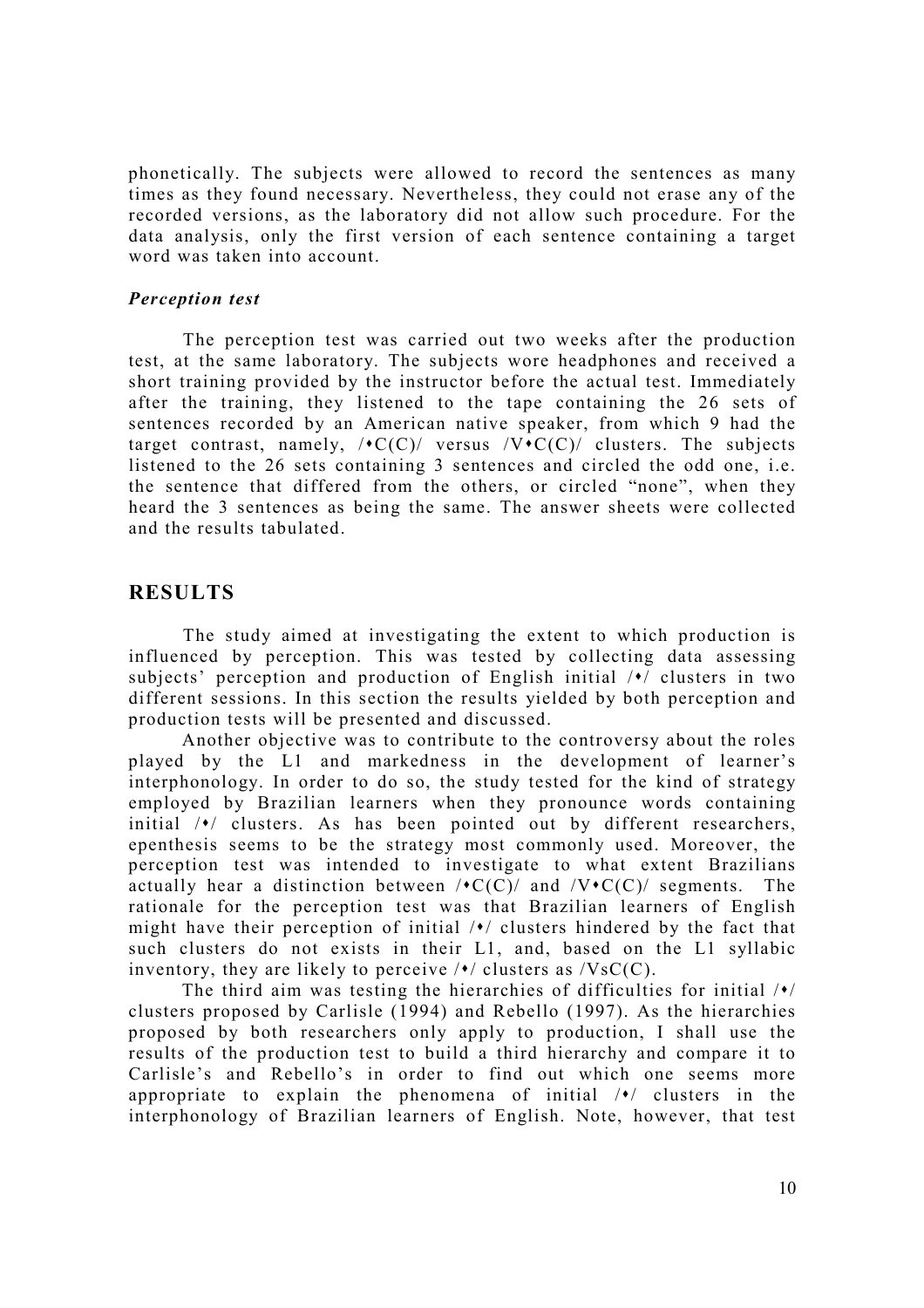design constraints of the production test prevented the assessment of all the kinds of  $/*/$  clusters that are present in Rebello's and Carlisle's study. The clusters assessed in the perception test were also limited by the research design (see section 2.2.2).

#### Perception test

Subjects' ability to discriminate between the syllabic patterns  $\sqrt{C(C)}$ and  $\sqrt{V\cdot V(V)}$  was tested with the use of a carrier sentence containing words with the two target patterns. As shown in Table 2, some subjects had problems discriminating between these two patterns with almost all clusters, while three other contrasts, 2 containing  $\frac{s_p}{a_1}$  and 1 with  $\frac{s_p}{a_1}$ proved difficult for all subjects.

| Target words                   | Clusters              | <b>KEY</b>    | S <sub>2</sub> | S <sub>3</sub> | S <sub>4</sub> | S <sub>6</sub> | S7           | S8            | <b>S11</b>     | S <sub>12</sub> | S <sub>13</sub> | Correct<br>Answers<br>per cluster |
|--------------------------------|-----------------------|---------------|----------------|----------------|----------------|----------------|--------------|---------------|----------------|-----------------|-----------------|-----------------------------------|
| Spy/espy                       | $/ \cdot \Box /$      | $\mathcal{C}$ | $\mathcal{C}$  | N              | ${\bf N}$      | N              | ${\bf N}$    | $\mathbf N$   | N              | A               | B               | 1                                 |
| State/estate                   | /                     | A             | B              | A              | $\mathbf{A}$   | ${\bf N}$      | ${\bf N}$    | $\mathbf N$   | $\mathcal{C}$  | N               | A               | 3                                 |
| Spire/aspire                   | $/ \cdot \Box /$      | $\mathcal{C}$ | N              | ${\bf N}$      | ${\bf N}$      | ${\bf N}$      | ${\bf N}$    | N             | N              | N               | $\mathbf N$     | $\overline{\phantom{a}}$          |
| Sleep/asleep                   | $/ \cdot \bullet /$   | $\mathcal{C}$ | $\mathcal{C}$  | $\mathbf N$    | $\mathbf C$    | $\mathcal{C}$  | $\, {\bf B}$ | ${\bf N}$     | N              | $\mathcal{C}$   | A               | 4                                 |
| Steam/esteem                   | $/$ $\blacklozenge$ / | A             | A              | B              | A              | A              | $\mathbf{A}$ | $\mathcal{C}$ | $\overline{N}$ | A               | N               | 5                                 |
| Stride/astride                 | $/$ + $\bigoplus$     | $\mathcal{C}$ | $\mathcal{C}$  | $\mathcal{C}$  | $\mathcal{C}$  | ${\bf N}$      | $\, {\bf B}$ | $\, {\bf B}$  | $\mathbf{A}$   | $\mathcal{C}$   | $\mathcal{C}$   | 5                                 |
| Spouse                         | $/ \cdot \Box /$      | N             | N              | A              | N              | N              | A            | $\mathbf N$   | N              | $\mathbf N$     | A               | 6                                 |
| Specially/<br>especially       | $/ \cdot \Box /$      | $\mathcal{C}$ | ${\bf N}$      | $\mathbf N$    | $\mathbf N$    | N              | $\mathbf N$  | ${\bf N}$     | N              | N               | $\mathbf N$     |                                   |
| Scribe/ascribe                 | $/$ *& $\Box$         | $\, {\bf B}$  | N              | ${\bf N}$      | $\mathbf N$    | ${\bf N}$      | $\mathbf N$  | $\mathbf N$   | $\mathbf N$    | $\mathbf N$     | $\mathbf N$     |                                   |
| Correct answers<br>per subject |                       | 9             | 5              | $\mathfrak{D}$ | 5              | $\overline{3}$ | $\mathbf{1}$ | 1             | 1              | $\overline{4}$  | $\overline{2}$  | 24                                |

Table 2. Subjects' perception of minimal pair contrasts of initial /s/ clusters and clusters containing an initial  $/V$   $\cdot$  C(C)/ syllable

The percentages of correct identification of the contrast  $\sqrt{C(C)}$ versus  $/V*C(C)$  is presented in Figure 1. As can be seen, only 2 subjects were able to discriminate between more than 50% of the contrasts, and 3 of them were able to do so in only 11.1 % of the tokens. Note that four out of the five subjects who had the worst results were able to distinguish between pairs of words that contained the easiest clusters among the 5 tested, namely  $/ \cdot \bullet /$  and  $/ \cdot \bullet \Box /$ .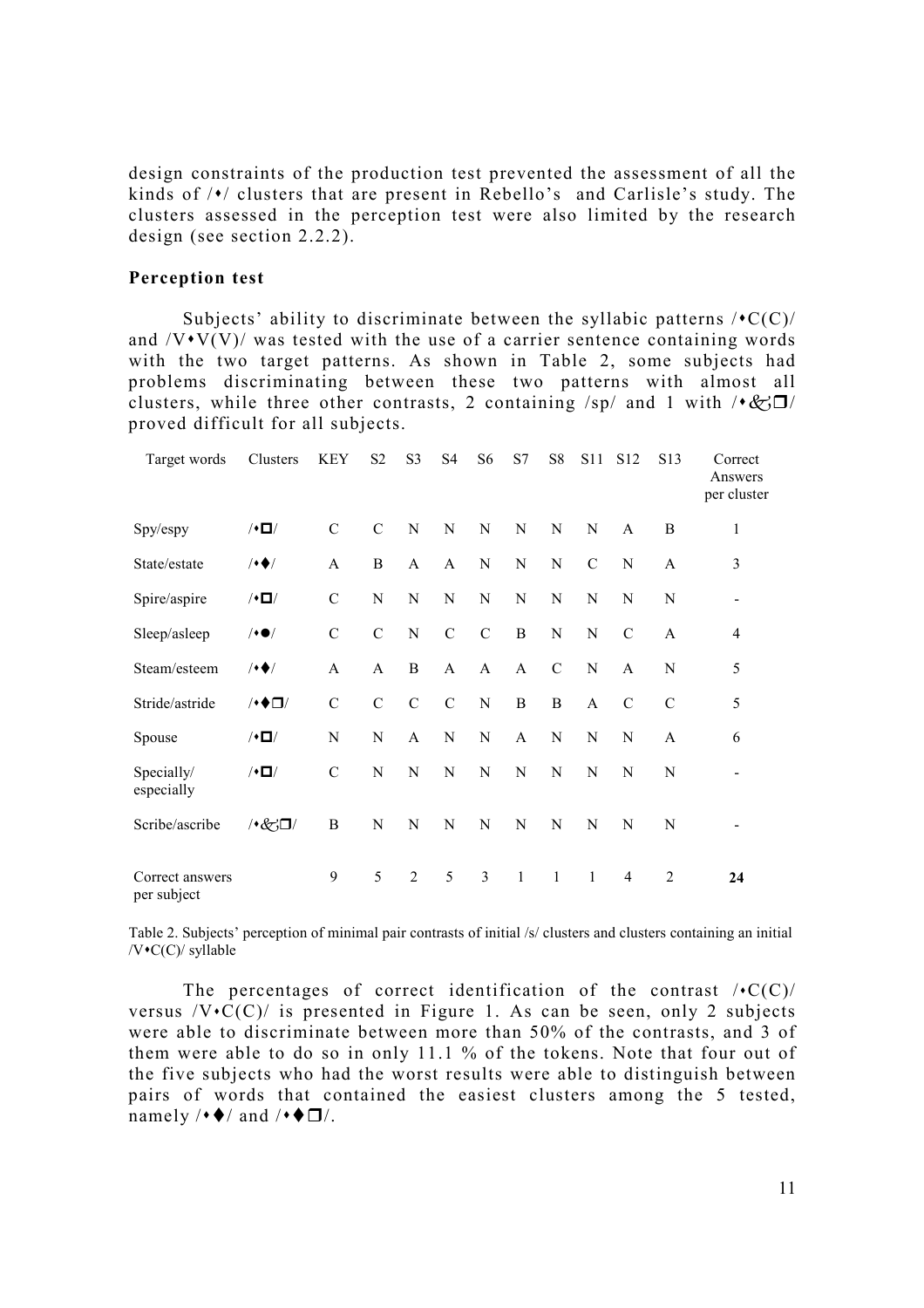

Figure 1. Frequency of subjects' perception of the target contrast: initial  $/\bullet$ / clusters and words containing initial /V $\bullet$ C(C).

 The degree of difficulty of each type of cluster can be better visualised in Figure 2. The results indicate that the tri-literal cluster  $\sqrt{2}$  was the most difficult context for the subjects to detect the target contrast, followed by  $/$   $\Box$ . On the other hand, the cluster  $/$   $\Diamond$   $\Box$ , followed by  $/$   $\rightarrow$   $/$  and  $/$   $\bullet$  seemed to offer less problems. The target words used in the perception test included cognates and English words that were part of the subjects' vocabulary, as well as words they probably had never heard of (see Table 2); but these classifications seem to be unrelated to the ease or difficulty of the cluster. The distinction between cognate words and their pairs was perceived by as many as 5 subjects (steam/esteem) and as few as 0 (specially/especially). The same pattern can be observed for unknown and known words. The distinction between the minimal pair stride/astride, which is not part of the subjects' vocabulary, was made by as many as 5 subjects, while another minimal pair containing new words (scribe/ascribe) proved difficult for all 9 subjects (see Table 2).



Figure 2. Percentage of correct perception of contrast between initial  $/$  clusters and initial  $/$ V $\cdot$ C(C) $/$  by cluster type.

Although the number of subjects of the present study is rather small, a Pearson product-moment correlation was calculated to see if there was a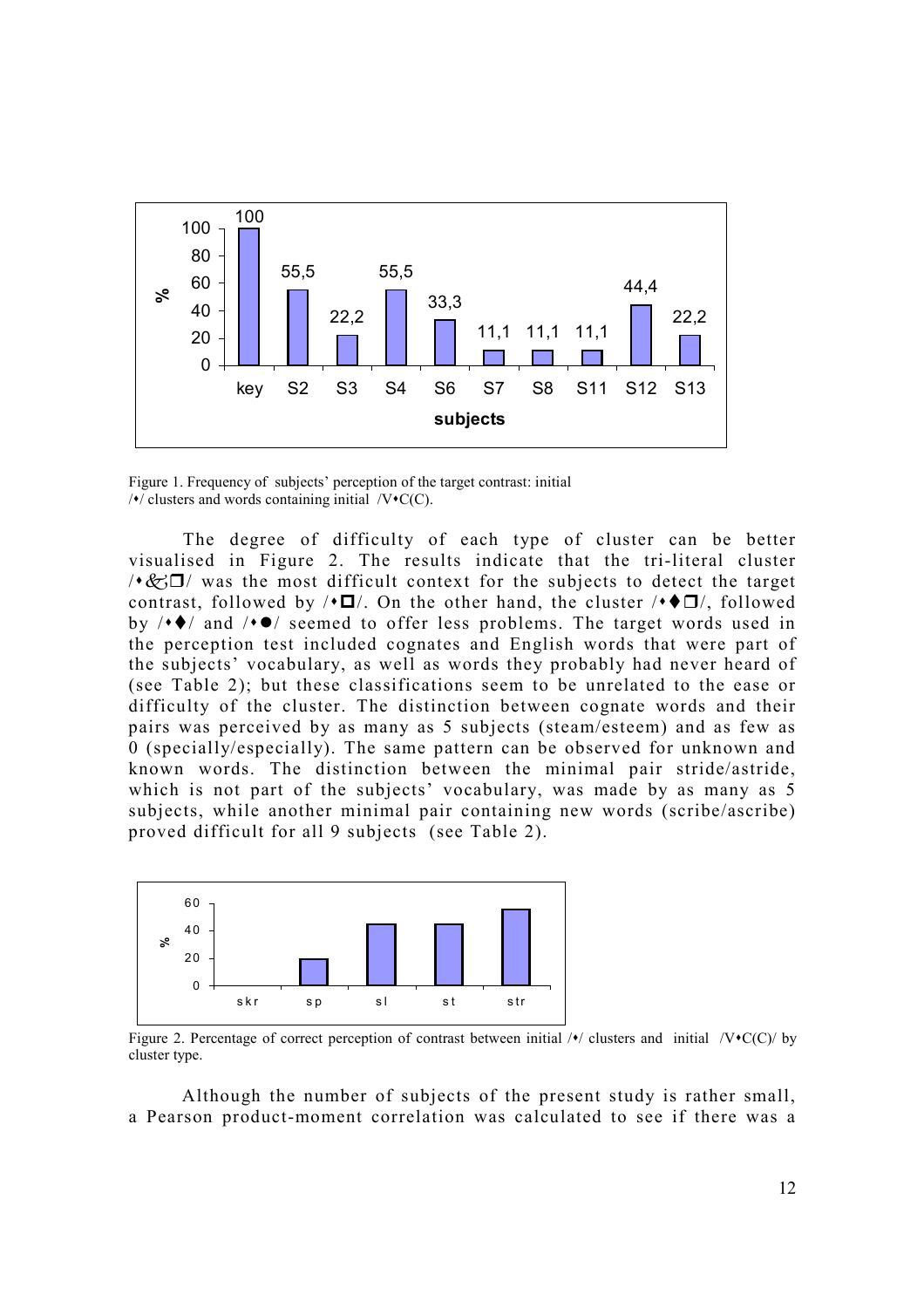relationship between age and the subjects' ability to discriminate between the two syllabic patterns tested here. The test indicates a negative correlation between the two factors  $(r=-0.57)$ . As can be observed in Figure 3, younger subjects tended to do better at the perception test than did the older subjects.



Figure 3. Relationship between age and subjects' ability to discriminate between initial  $\prime\prime$  clusters and  $/V$   $\cdot$  C(C) $/$ .

#### Production Test

Table 3 shows the types of initial  $\sqrt{\theta}$  cluster that were produced by the subjects. As shown in this table, all the subjects used an epenthetic vowel to produce all initial  $\sqrt{\cdot}$  clusters. There was some variation in the quality of the epenthetic vowel, for in certain environments some subjects used an epenthetic / $H/$ , while in others, they used / $H/$ .

|                | ٠                                                                                | $*$ &                                                    | ∙♦                                                                              | $\bullet$                                                | $\bullet \blacksquare$          | ◆◆刁                                      | ◆ロス                      | ⊼ی•                     | ◆□◆<br>ை |
|----------------|----------------------------------------------------------------------------------|----------------------------------------------------------|---------------------------------------------------------------------------------|----------------------------------------------------------|---------------------------------|------------------------------------------|--------------------------|-------------------------|----------|
| S <sub>2</sub> | $\mathcal{H} \bullet \bullet$<br>$\mathcal{H} \mathcal{H} \bullet$<br>็ััืืืื้ั€ | $\mathscr{C}(2)$<br>$H \cdot \mathscr{L}$                | $\overline{\mathbb{M}}$ + $\blacklozenge$<br>$\mathcal{H} \cdot \mathcal{L}(2)$ | $H \cdot \square$<br>ᢟ◆□                                 | $H \cdot \blacksquare$          | $\mathcal{H} \rightarrow \mathcal{A}(3)$ | $\mathcal{H} \cdot \Box$ | $H \times \mathcal{L}7$ | 17       |
| S <sub>3</sub> | $H$ $\mathcal{H}$ $\bullet$ $(2)$                                                | $\mathscr{C} \cdot \mathscr{C}$<br>$H \cdot \mathcal{L}$ | $\mathcal{H} \bullet \blacklozenge(4)$                                          | $H \bullet \Box$<br>$\mathcal{H} \cdot \mathbf{\Box}(2)$ | $H^*$                           | ◎◆◆刁<br>(2)                              | $\mathcal{H} \cdot \Box$ | ৠ∙&ূস                   | 16       |
| S <sub>4</sub> | $\overline{H}$ $\mathcal{H}$ $\bullet$ (2)                                       | $H \cdot \mathcal{L}(3)$                                 | $\mathcal{H} \cdot \blacklozenge(3)$                                            | $\mathcal{H} \cdot \mathbf{\Box}(2)$                     | $H^* \mathbb{R}$                | $\mathcal{H} \rightarrow \mathcal{A}(3)$ | $H \cdot \Box$           | $H \times \mathcal{L}7$ | 16       |
| S <sub>6</sub> | $\mathcal{H} \mathcal{H} \bullet$<br>$\mathcal{H} \bullet \bullet$               | $H \cdot \mathcal{L}(2)$                                 | $\mathcal{H} \bullet \blacklozenge(4)$                                          | $H \cdot \square$<br>(3)                                 | $H \cdot \blacksquare$          | $\mathcal{H} \rightarrow \mathcal{A}(3)$ | $H \cdot \Box Z$         | $H \times \mathcal{L}7$ | 17       |
| S7             | $\mathcal{H} \mathcal{H} \bullet$<br>$H^* =$                                     | $H \cdot \mathcal{L}(3)$                                 | $\mathcal{H} \bullet \blacklozenge(4)$                                          | $\mathcal{H} \cdot \mathbf{\Box}(3)$                     | $H^* \mathbb{R}$ $\blacksquare$ | $H \leftrightarrow \pi$<br>2)            | $H \cdot \Box$           |                         | 16       |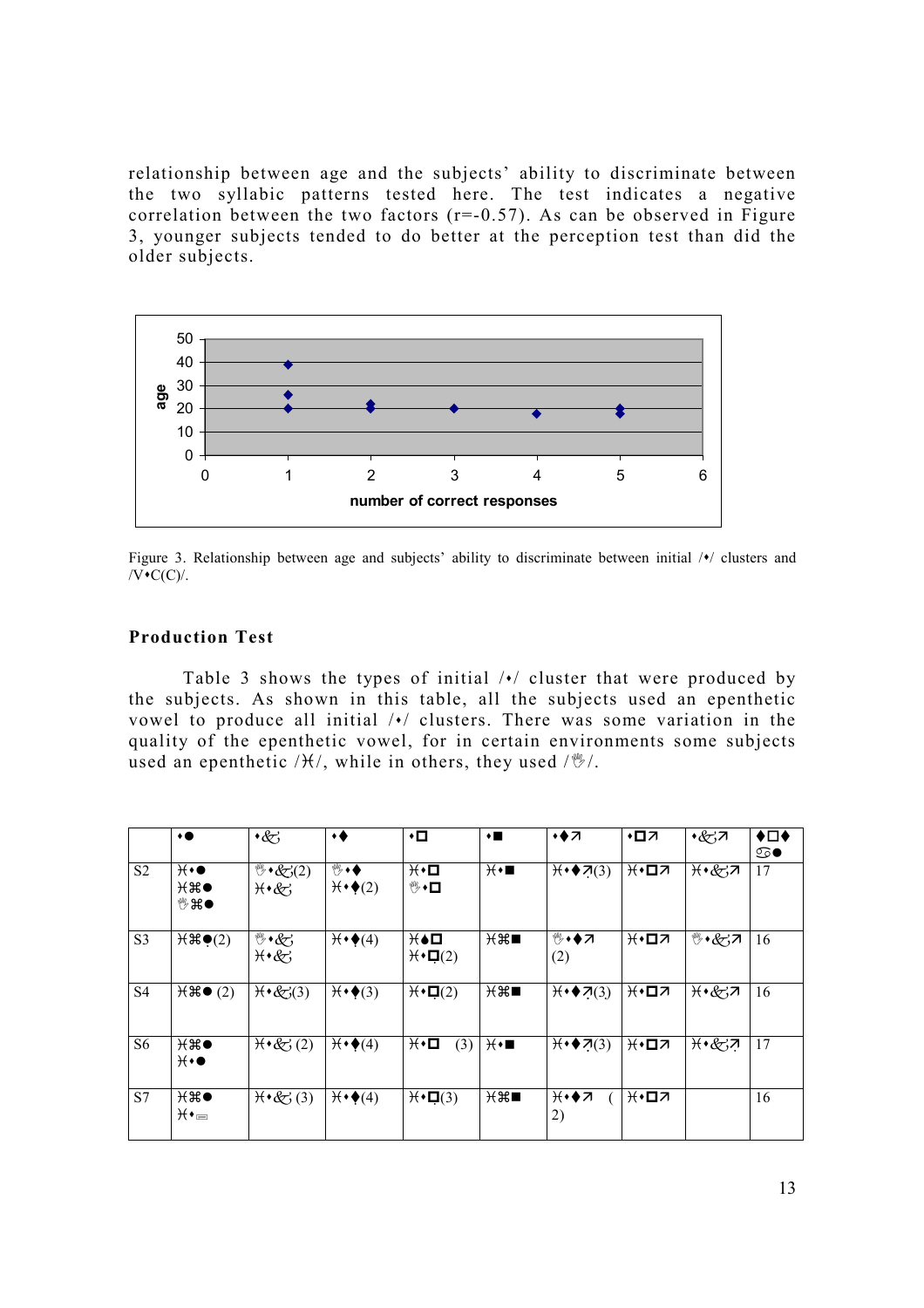| S <sub>8</sub>  | $\mathcal{H} \mathcal{H} \bullet$<br>燃ま●                           | $H \cdot \mathcal{L}(2)$<br>$\mathscr{C} \cdot \mathscr{C}$ | $\mathcal{H} \bullet (3)$                | $\mathcal{H} \cdot \mathbf{\Box}(2)$<br>$H \bullet \Box$ | $H^*H^*$      | $\mathcal{L}$ $\rightarrow$ $\mathcal{L}(2)$<br>$H \leftrightarrow H$ | ৠ∙⊔স                     | ৠ∙&স                    | 17  |
|-----------------|--------------------------------------------------------------------|-------------------------------------------------------------|------------------------------------------|----------------------------------------------------------|---------------|-----------------------------------------------------------------------|--------------------------|-------------------------|-----|
| <b>S11</b>      | $\mathcal{H} \mathcal{H} \bullet$<br>燃ま●                           | $H \cdot \mathcal{L}(2)$                                    | $\mathcal{H} \bullet \blacklozenge(3)$   | $\mathcal{H} \cdot \mathbf{\Box}(3)$                     | $H$ $H$ $(2)$ | $\mathcal{H} \rightarrow \mathcal{A}(3)$                              | $\mathcal{H} \cdot \Box$ | $H \times \mathcal{L}7$ | 17  |
| S <sub>12</sub> | $\mathcal{H} \bullet \bullet (2)$                                  | $\mathscr{C}(2)$<br>$H \cdot \mathcal{L}$                   | $\mathcal{H} \bullet (3)$                | $H \cdot \square$                                        |               | ◎◆◆刁<br>(2)<br>♥◆◆ ス                                                  | $H \cdot \Box$           | $H \times \mathcal{L}7$ | 14  |
| S <sub>13</sub> | $\mathcal{H} \bullet \bullet$<br>$\mathcal{H} \mathcal{H} \bullet$ | $H \cdot \mathcal{L}(2)$                                    | ₩∙◆<br>$\mathcal{H} \cdot \blacklozenge$ | $\mathcal{H} \cdot \mathbf{\Box}(3)$                     | $H$ $H$       | ◎◆◆刁<br>$\mathcal{H} \rightarrow \mathcal{A}(2)$                      | ্®∗⊔7                    | )(∙&;и                  | 15  |
|                 |                                                                    |                                                             |                                          |                                                          |               |                                                                       |                          |                         |     |
| Total           | 19                                                                 | 23                                                          | 29                                       | 23                                                       | 9             | 25                                                                    | 9                        | 8                       | 145 |

Table 3. Types of initial  $\sqrt{\ }$  clusters generated by the subjects during the Production Test.

 Figures 4 and 5 present more details about the quality of the epenthetic vowel used by the subjects. As can be seen in Figure 4,  $/H$  was predominantly used, especially with the clusters  $/ \cdot \blacksquare /$ ,  $/ \cdot \blacksquare /$ ,  $/ \cdot \lozenge /$  and  $/ \cdot \lozenge /$ . The epenthetic  $/\sqrt[6]{ }$  was more frequent with the three tri-literal clusters  $/$   $\blacklozenge$   $\blacksquare$ /, and  $/$   $\blacksquare$ /, as well as the bi-literal  $/$  $\blacklozenge$ /. Figure 5 shows the frequency of both epenthetic vowels per subject. Three subjects used an epenthetic  $/H/$  in 100% of the clusters. Subjects 8, 12 and 2 are the ones who alternated between  $/H/$  and  $/\sqrt[6]{}$  more frequently. Nevertheless, no subject used the epenthetic  $/\sqrt[6]{ }$  more frequently than  $/\mathcal{H}/$ .



Figure 4. Frequency of different epenthetic vowels ( $/H$  vs  $/\sqrt[6]{v}$ ) occurring in the subjects' pronunciation of initial / $\blacklozenge$ / clusters.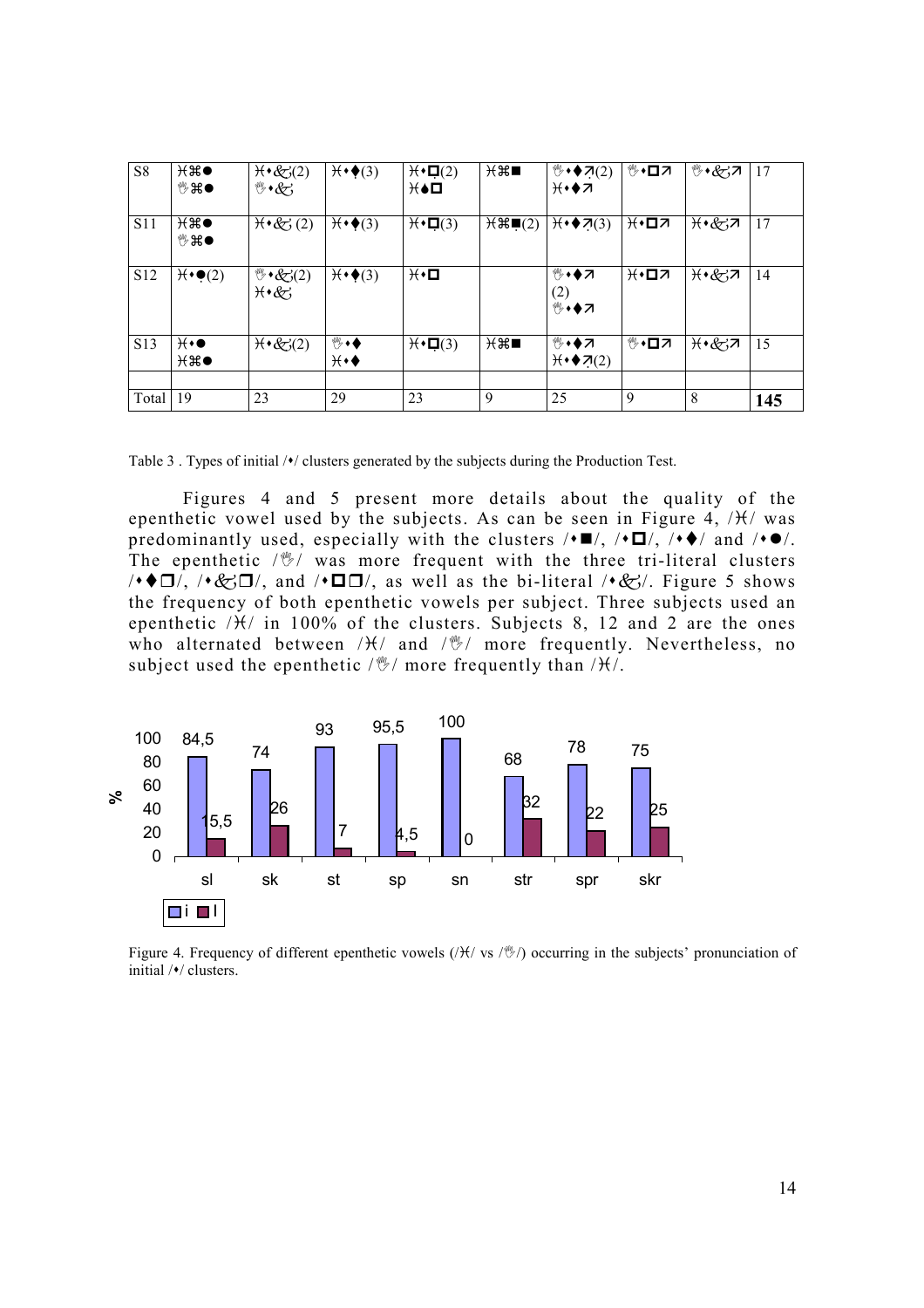

Figure 5. Percentage of use of the epenthetic vowels  $/H/$  and  $/W/$  per subject.

Also, as attested by Rebello's (1997) and Major's (1987) studies, the subjects tended to voice the segment  $\sqrt{\ }$  of initial  $\sqrt{\ }$  clusters sound when it was proceeded by  $\sqrt{\ }$ and  $/\blacksquare$ . Two other subjects pronounced the sound  $/\blacklozenge$  as  $\lceil\blacklozenge\clubsuit\rangle$  when it was followed by  $/\blacksquare$ (see Table 4). The two times this occurred, the target word was the cognate special. Note that the pronunciation of  $/)/$  as  $\phi$  is typical of the dialect spoken in the city of Florianópolis, the place where the subjects were attending the course and where the data were collected, and which is the dialect spoken by the two subjects who used  $\phi$  in place  $of / \cdot/$ .

| /◆●/        |              | 人間               |                       | ٠Π                   |              |  |
|-------------|--------------|------------------|-----------------------|----------------------|--------------|--|
| ٠           | /æ           |                  | /ऋ/                   |                      |              |  |
| -<br>ر. د ر | ິດ ອ<br>08.9 | 22c<br>ل د سامسا | $\overline{a}$<br>່າມ | $^{\Omega}$ 1<br>ノエコ | $\mathbf{0}$ |  |

Table 4. Percentages of the different pronunciations of the phoneme  $/$ .

## The Interface Perception/Production

 In order to test for a possible interaction between perception and production, the results of subjects' correct perception and approximate production of the word-initial  $\forall$  clusters yielded by both perception and production tests, respectively, were analysed. Figure 6 indicates that the subjects' ability to hear and produce initial  $/$  clusters are related, since the clusters that were better perceived were more accurately produced. The only cluster that does not follow this tendency is the tri-literal  $/$ • $\mathcal{L}$ ,  $\Box/$ , and this is probably responsible for the lack of correlation between perception and production in relation to cluster type  $(r = 0.1)$ .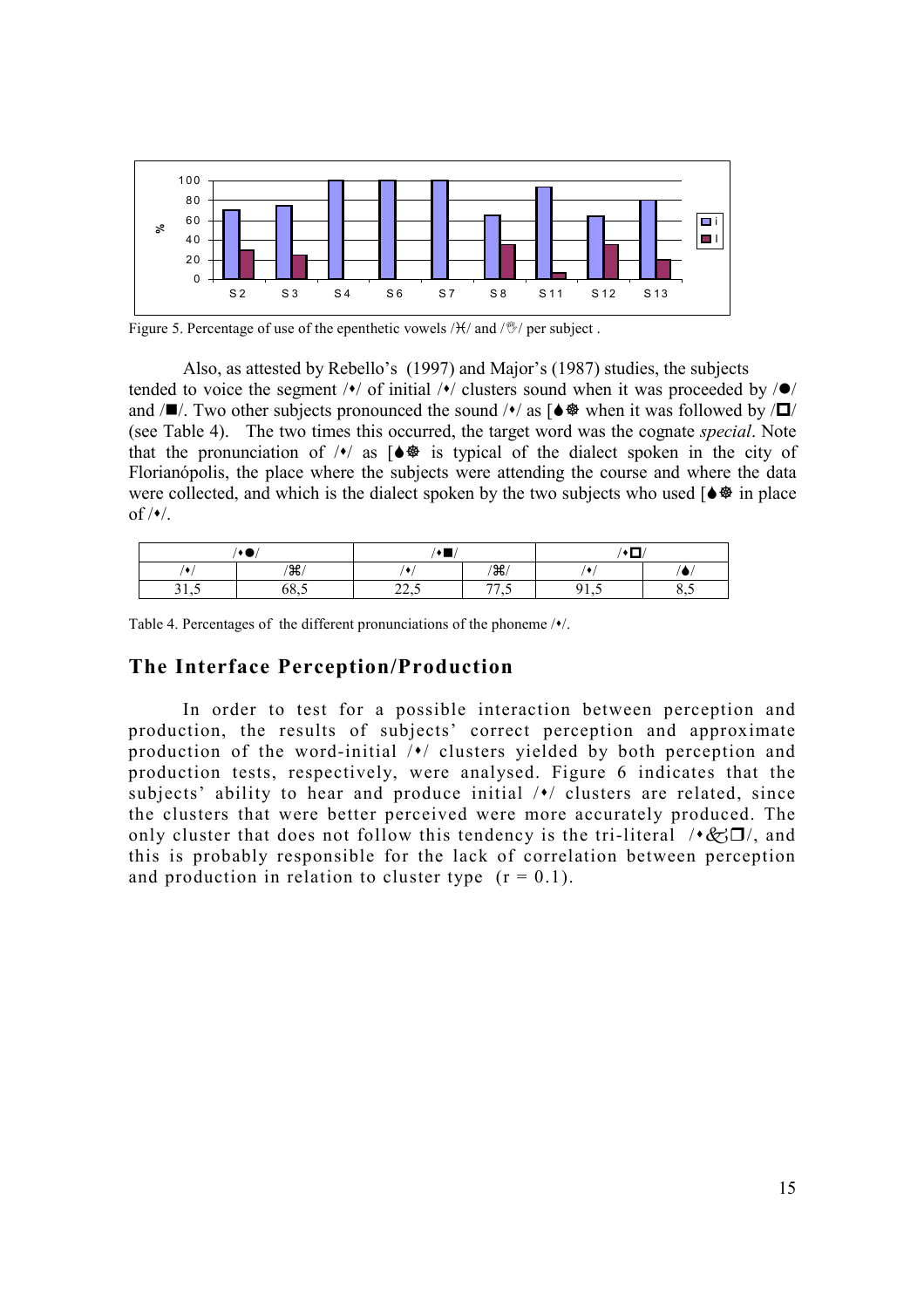

Figure 6. Percentage of accuracy of perception and production in relation to cluster type.



Figure 7. Interface perception/production as revealed by the subjects' performance in the perception and production test

The interface perception/production was also tested between subjects (Figure 7). The results indicate that perception is generally ahead of production, except for subject 3, whose production of the  $/$  clusters seems slightly better than perception, and subject 8, whose production is further ahead of perception. One has to keep in mind, however, that the best the subjects could do at the production test was to resort to a short epenthetic vowel / $\mathcal{V}$ . No subject rendered authentic English initial / $\cdot$ / clusters. A comparison of the perception and production tests yielded the following hierarchies of difficulty: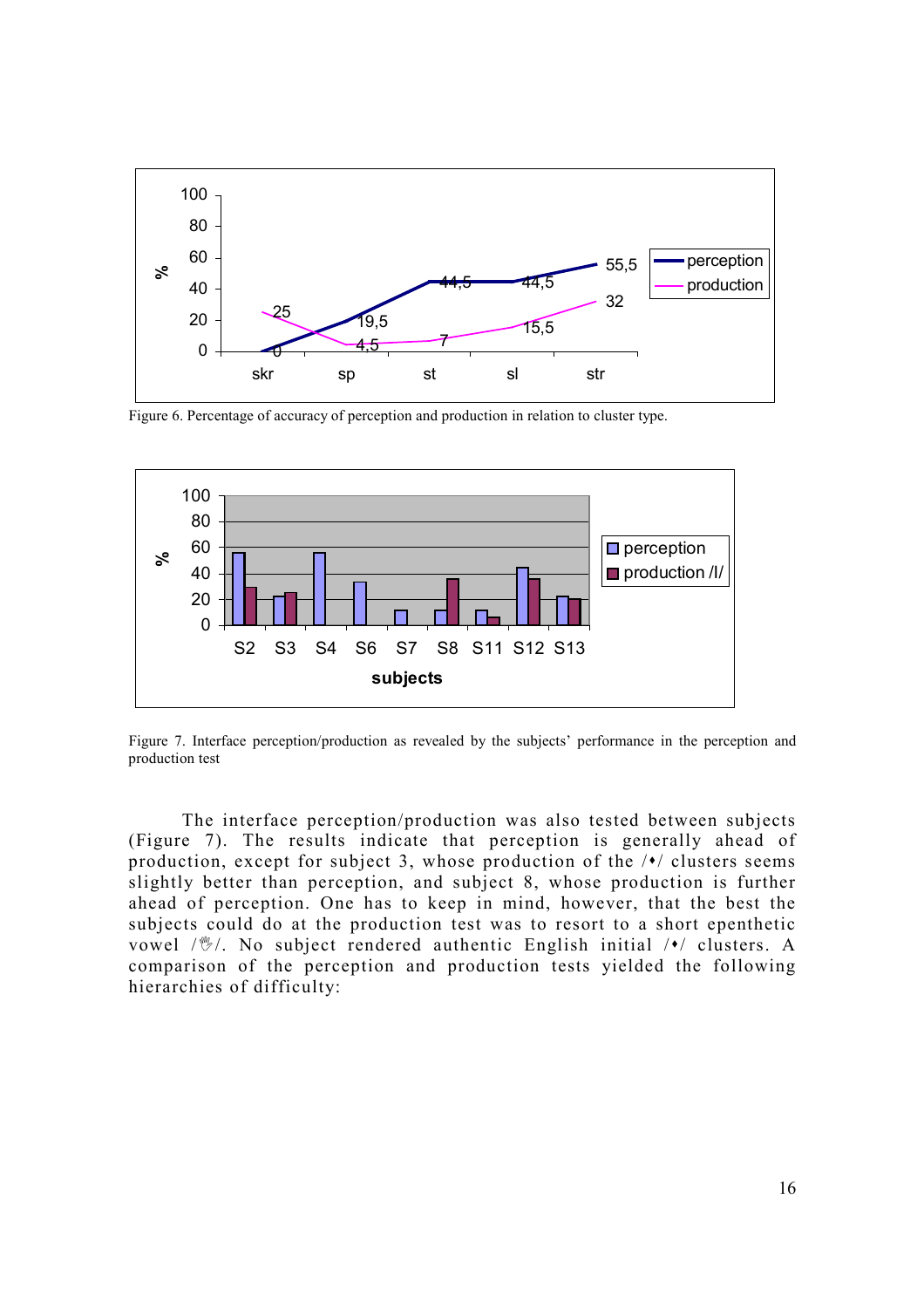| Perception test                               | <b>Production test</b>      |                 |
|-----------------------------------------------|-----------------------------|-----------------|
| $/$ $\bullet$ $\Box$                          | /◆◆□/                       | Least difficult |
| $/$ + $\blacklozenge$ / / + $\blacklozenge$ / | $/$ *& $\gamma$ /           |                 |
| $/ \cdot \Box /$                              | $/$ * $\&$ ; $\Box$ /       |                 |
| $/$ * $\&$ ; $\Box$ /                         | $/ \cdot \square \square /$ |                 |
|                                               | $/ \bullet \bullet /$       |                 |
|                                               | $/$ $\bullet$ /             |                 |
|                                               | $/ \cdot \Box /$            |                 |
|                                               | $\overline{\phantom{a}}$    | Most difficult  |

The comparison and contrast of the results of the perception and production tests point to a possible interaction between the two processes. As suggested by Flege (1988), the subjects' interphonology seemed to be at a certain developmental stage, where some subjects were beginning to hear the phonetic differences between  $\sqrt{C(C)}$  and  $\sqrt{V^*C(C)}$ . Consequently, some subjects were also attempting to produce this distinction, but the best they managed to do so far was to employ a reduced vowel  $/\sqrt[m]{ }$  instead of the longer / $H/$ . Provided these subjects gain more experience and further instruction on the L2, they are likely to establish separate categories for both syllabic patterns. The only cluster that seemed easier to produce than to perceive is  $/$   $\&$ ;  $\Box/$ , which presents a challenge to the hypothesised influence of perception on production.

The present study also aimed at testing the hierarchies of difficulty for the production of initial  $\sqrt{\cdot}$  clusters proposed by previous research. Thus, it should be interesting to compare the hierarchy yielded by the present study to those proposed by Carlisle (1994) and Rebello (1997).

| Present study                                                                                                                                                             | Rebello                                                                                                                                                                                                          |            | Carlisle                                                                                                                        |                                      |                                   |
|---------------------------------------------------------------------------------------------------------------------------------------------------------------------------|------------------------------------------------------------------------------------------------------------------------------------------------------------------------------------------------------------------|------------|---------------------------------------------------------------------------------------------------------------------------------|--------------------------------------|-----------------------------------|
| $/$ + $\bigoplus$ /<br>$/$ & $/$<br>$/$ *& $\Box$ /<br>$/ \cdot \square \square /$<br>$/ \cdot 1/$<br>$/ \cdot \bullet /$<br>$/ \cdot \Box /$<br>$/ \cdot \blacksquare /$ | /◆ ロ●/<br>$/ \cdot$ oo $/$<br>$/$ + $\&$ + $/$ + $\&$ $\Box$<br>$/$ $\rightarrow$ / $/$ $\&$ $/$ $/$ $\rightarrow$ $\Box$<br>$/$ $\bullet$ $\bigcirc$ / $/$ $\bullet$ $\blacksquare$ / $/$ $\bullet$ $\bullet$ / | /◆◆□/ /◆●/ | /◆ ○/ /◆■/<br>$/$ $\rightarrow$ / $/$ $\blacksquare$ / $\rightarrow$ $\&$ $\rightarrow$ /<br>$/ \cdot$ oo $/$<br>/◆◆□/<br>/◆&∂□ | /◆ ロ●/<br>$1 \cdot \& \cdot \rangle$ | Least difficult<br>Most difficult |
|                                                                                                                                                                           |                                                                                                                                                                                                                  |            |                                                                                                                                 |                                      |                                   |

The hierarchy of difficulty yielded by the present study has many points in common with the one proposed by Rebello (1997), including a slight tendency for  $/*/$  followed by sonorant consonants to be more difficult. Although the present study did not take into account the environment preceding the clusters, it is possible to say that, in terms of markedness and UCSS, the subjects followed the pattern pointed out by Rebello. It seems appropriate to suggest that any hierarchy of difficulty for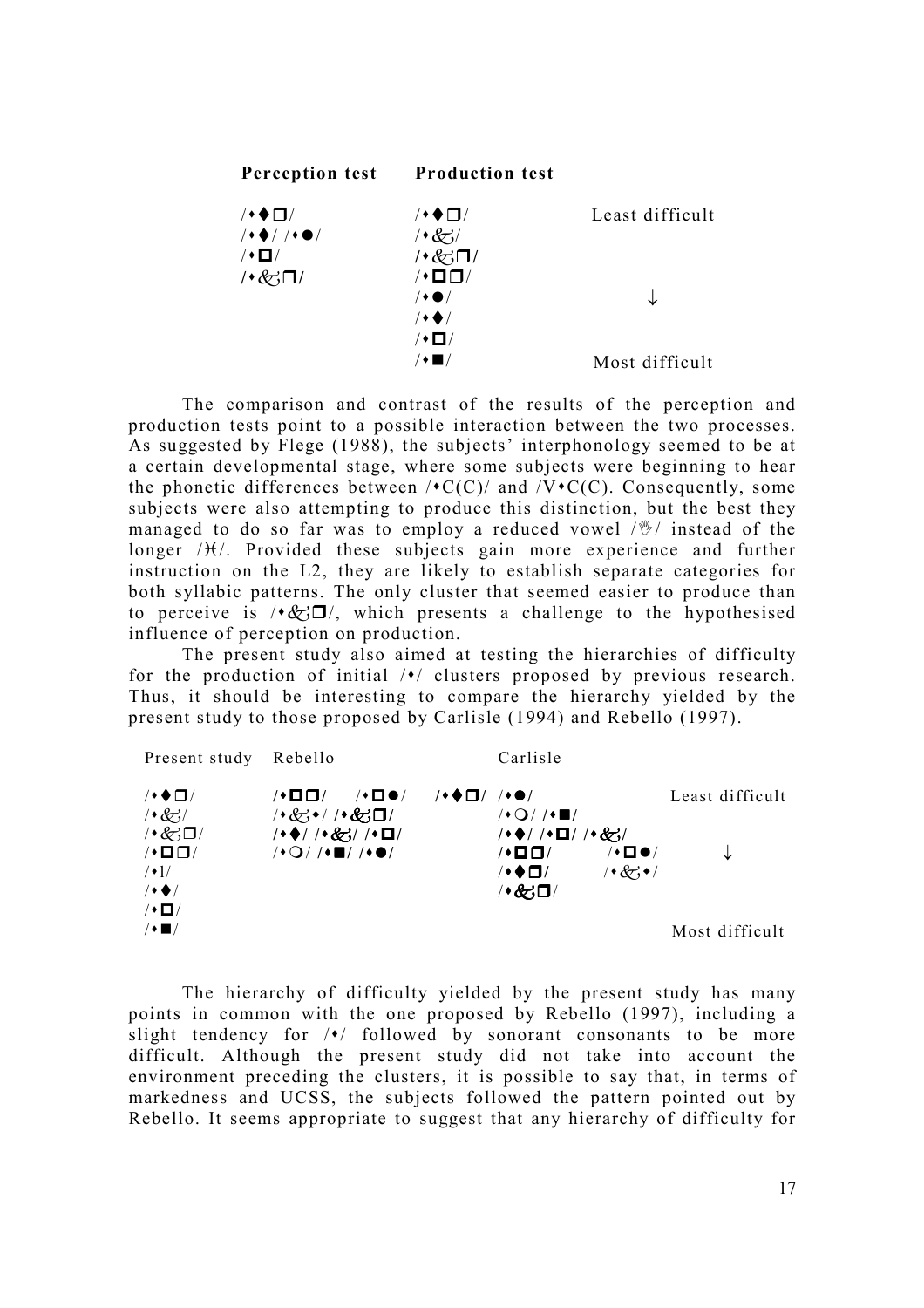initial  $/\prime$  clusters has to take into account the factor L1 interference. As discussed before, L1 was a relevant factor in the production of all clusters, since all subjects resorted to an epenthetic vowel in order to pronounce them. The markedness of the cluster seems to be of little relevance when L1 interference is so pervasive as it is in the case of the process of inserting an epenthetic vowel to accommodate illicit syllabic patterns. Carlisle's (1994) hierarchy might be pertinent to account for what happens with the interlanguage of Spanish speakers learning English, but it seems inappropriate to explain what happens with the acquisition of initial  $/·/$ clusters by Brazilian learners.

As most subjects started developing the speaking and listening abilities in L2 after puberty, it is difficult to say to what extent they will be able to set representations for the L2 phonetic system, or how articulatory constraints will prevent them from producing initial  $\forall$  clusters without resorting to epenthesis. Furthermore, as the subjects who participated in this study are learning English in a foreign language environment, it is probable that the formation of separate categories proves more difficult, due to the fact that the amount of use of L1 is very high, while the L2 usage is generally restricted to the classroom.

 It is important to ask how much the data obtained for the production test were influenced by the task used to elicit them. The use of translation was positive in the sense that it diminished subjects' attention towards pronunciation, making them focus primarily on vocabulary and grammar. Nevertheless, while translating, subjects tended to speak very slowly, with lots of pauses between words. As pointed out by Rebello (1997), avoiding the use of an epenthetic vowel seems more difficult when the word containing the initial  $\sqrt{\cdot}$  cluster begins a sentence. It is possible that the long pauses before the  $/$  elusters also triggered more epenthesis.

## **CONCLUSION**

The results obtained here partially support studies which propose that perception influences production, since some of the subjects who did well in the perception test performed better in the production task. There was also support for the power of L1 interference over Markedness and UCSS, since all subjects employed an epenthetic vowel at the beginning of the cluster in order to legalise illicit clusters, a strategy Brazilians use in Portuguese. Epenthesis was present in all cluster types. Some subjects, though, resorted to a short epenthetic vowel  $(\sqrt{\mathcal{Y}})$ , thus indicating that they might be developing a separate category for initial  $\rightarrow$  clusters. Contrary to Brazilians, English native speakers tend to use the deletion strategy. Therefore, Markedness and the UCSS seem to play a less important role in the acquisition of initial  $/$  clusters by Brazilian learners of English. As a matter of fact, the hierarchies of difficulty of such clusters yielded by the present study and Rebello's (1997) indicate that the more marked tri-literal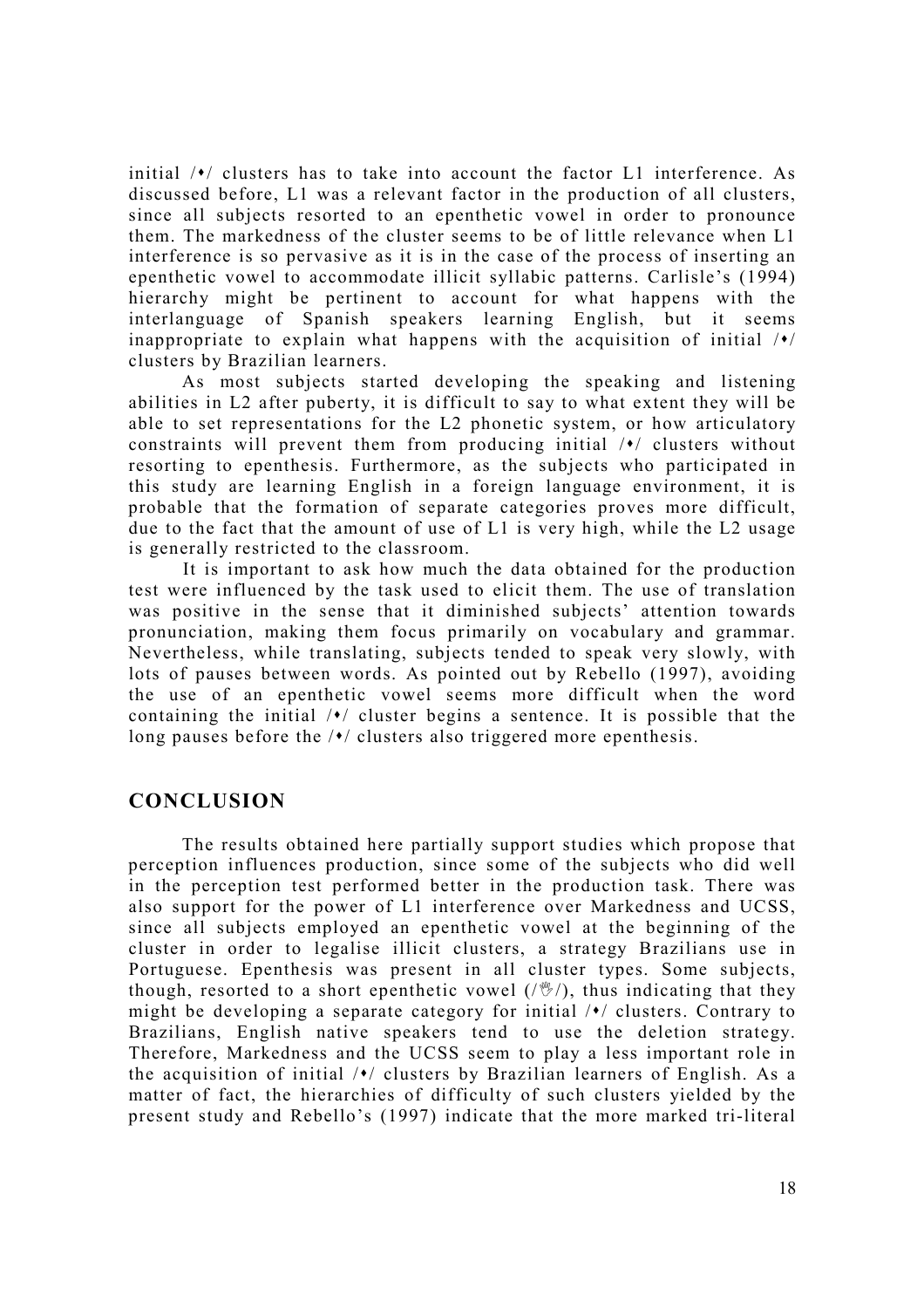clusters are not always more difficult to produce. Similarly,  $/$  clusters that violate the UCSS do not seem to be more difficult, on the contrary, they seem to be easier to produce than those that are not in violation.

It is necessary to mention that the design of the tests used to collect the data for this study restricted the types of clusters being investigated. The sentences for the production test were constrained in two ways. First, I tried to include grammar structures that were being studied by the subjects, so that the activity would not disrupt the class sequence. This might have resulted in rather complex grammatical structures, thus interfering with the subjects' fluency, which might have triggered more epenthesis. Second, I tried to control for the vocabulary used in the production test, especially the target words, which were supposed to be part of the subjects' active vocabulary. Nevertheless, as discussed in the Methods section, most subjects had problems remembering many target words and these words had to be written on the board. It might be the case that the spelling of the target words influenced their pronunciation somehow.

Other researchers have generally used the reading aloud technique or even natural conversation samples to collect production data. Due to the shortcomings of using translation to collect production data, it would be interesting to carry out a study testing for the effects of different methods of data collection on the production of initial  $/$  clusters.

The clusters assessed by the perception test were also limited, due to the minimal pair criterion. Future research should attempt at testing a larger variety of clusters, which might be accomplished by a different test design.

Finally, two other aspects that were not covered by the present study should be explored by future research. First, the extent to which markedness and environment together can influence the use of epenthesis in the production of initial  $/\prime$  clusters. Second, it would be interesting to test for the effects of instruction and language experience on the acquisition of such clusters in a longitudinal study.

## References

ABRAHAMSSON, N. Vowel epenthesis of initial  $/sC(C)/$  cluster in Spanish speakers'L1 and L2 production: puzzle or evidence for natural phonology? In: JAMES, A.; LEATHER, J. (Ed.) New Sounds 97: Proceedings of the Third International Symposium on the Acquisition of Second-language Speech. Klagenfurt: University of Klagenfurt, 1997. p. 8-16.

CÂMARA, J.M. Estrutura da Língua Portuguesa. 8<sup>ª</sup> ed. Petrópolis: Editora Vozes, 1970.

CARLISLE, R.S. The influence of environment on vowel epenthesis in Spanish/English Interphonology. Applied Linguistics, v. 12, n.1, p. 76-95, 1991.

CARLISLE, R.S. Environment and markedness as interacting constraints on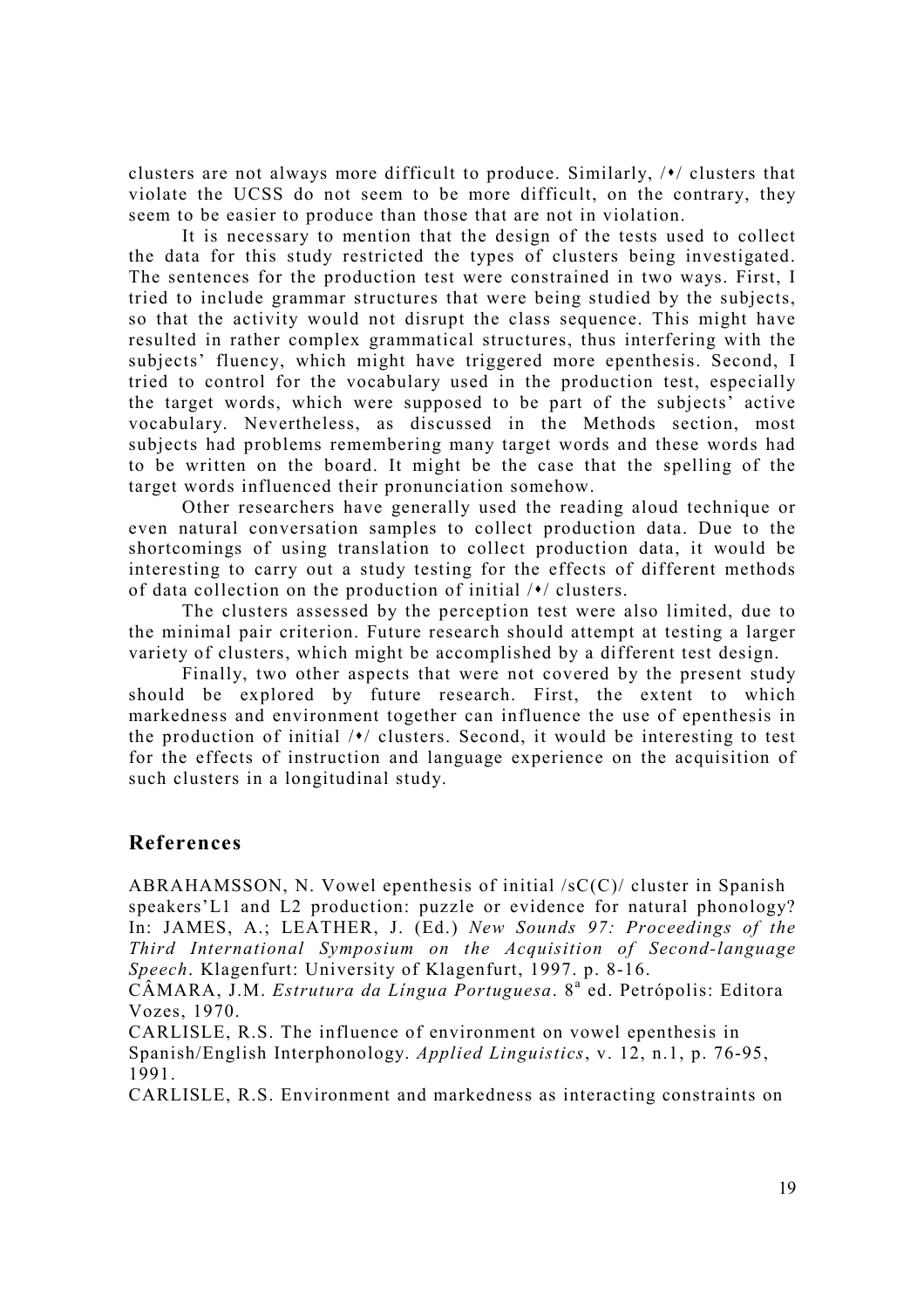vowel epenthesis. In: JAMES, A.; LEATHER, J. (Ed.) New Sounds 92: Proceedings of the Third International Symposium on the Acquisition of Second-language Speech. Klagenfurt: University of Klagenfurt, 1992. p. 64-75.

CARLISLE, R.S. Markedness and environment as internal constraints on the variability of interlanguage phonology. In: YAVAS, H. (Ed.) First and second language phonology. San Diego: Singular Publishing Group, Inc. 1994. p. 223-249.

CARLISLE, R.S. The acquisition of onsets in a markedness relationship: a longitudinal study. Studies in Second Language Acquisition, v.20, p. 245- 260, 1998.

CRISTÓFARO, T. S. Fonética e fonologia do português – roteiro de estudos e guia de exercícios. São Paulo: Contexto, 1999.

ECKMAN, F.R. The structural conformity hypothesis and the acquisition of consonant clusters in the interlanguage of ESL learners. Studies in Second Language Acquisition, v.13, n.1, p. 23-41, 1991.

ECKMAN, F.R. & IVERSON, G.K. Sonority and markedness among onset clusters in the interlanguage of ESL learners. Second Language Research, v. 9, n.3, p. 234- 252, 1993.

ECKMAN, F.R. & IVERSON, G.K. Pronunciation difficulties in ESL: coda consonants in English Interlanguage. In: YAVAS, H. (Ed.) First and second language phonology. San Diego: Singular Publishing Group, Inc., 1994. p. 251-265.

FERNANDES, P.R.C. A Epêntese Vocálica na Interfonologia do Português Brasileiro. 1997, 121 f. Dissertação (Mestrado em Letras) – Escola de Educação, Universidade Católica de Pelotas, Pelotas

FLEGE, J.E. Effects of equivalence classification on the production of foreign language speech sounds. In: JAMES, A.; LEATHER, J. (Ed.) Sound patterns of second language acquisition. Dortrecht: Foris, 1987. p. 9-39.

FLEGE, J. E. Factors affecting degree of perceived foreign accent in English sentences. Journal of Acoustic Society, v. 84, n. 1, p. 70-79, 1988.

FLEGE, J. E. Second language speech learning theory, findings and problems. In: STRANGE, W. (Ed.) Speech perception and linguistic experience. Baltimore: York Press, 1995. p. 233-277.

ISTRE, G.L. Fonologia transformacional e natural: uma introdução crítica. Florianópolis: UFSC, 1983.

KOERICH, R.D. Perception and Production of Vowel Epenthesis in Word Final Single Consonant Codas. (em andamento). Tese (Doutorado em Língua Inglesa) – Programa de Pós-Graduação em Língua Inglesa e Literatura Correspondente, Universidade Federal de Santa Catarina, Florianóplois.

MAJOR, R.C. A model for interlanguage phonology. In: IOUP, G.; WEINBERGER, S.H. (Ed.) Interlanguage phonology: the acquisition of a second language sound system. New York: Newbury House, 1987. p. 101- 124.

MAJOR, R.C. Current trends in interlanguage phonology. In: YAVAS, H. (Ed.) First and second language phonology. San Diego: Singular Publishing Group, Inc. 1994, p. 181-203.